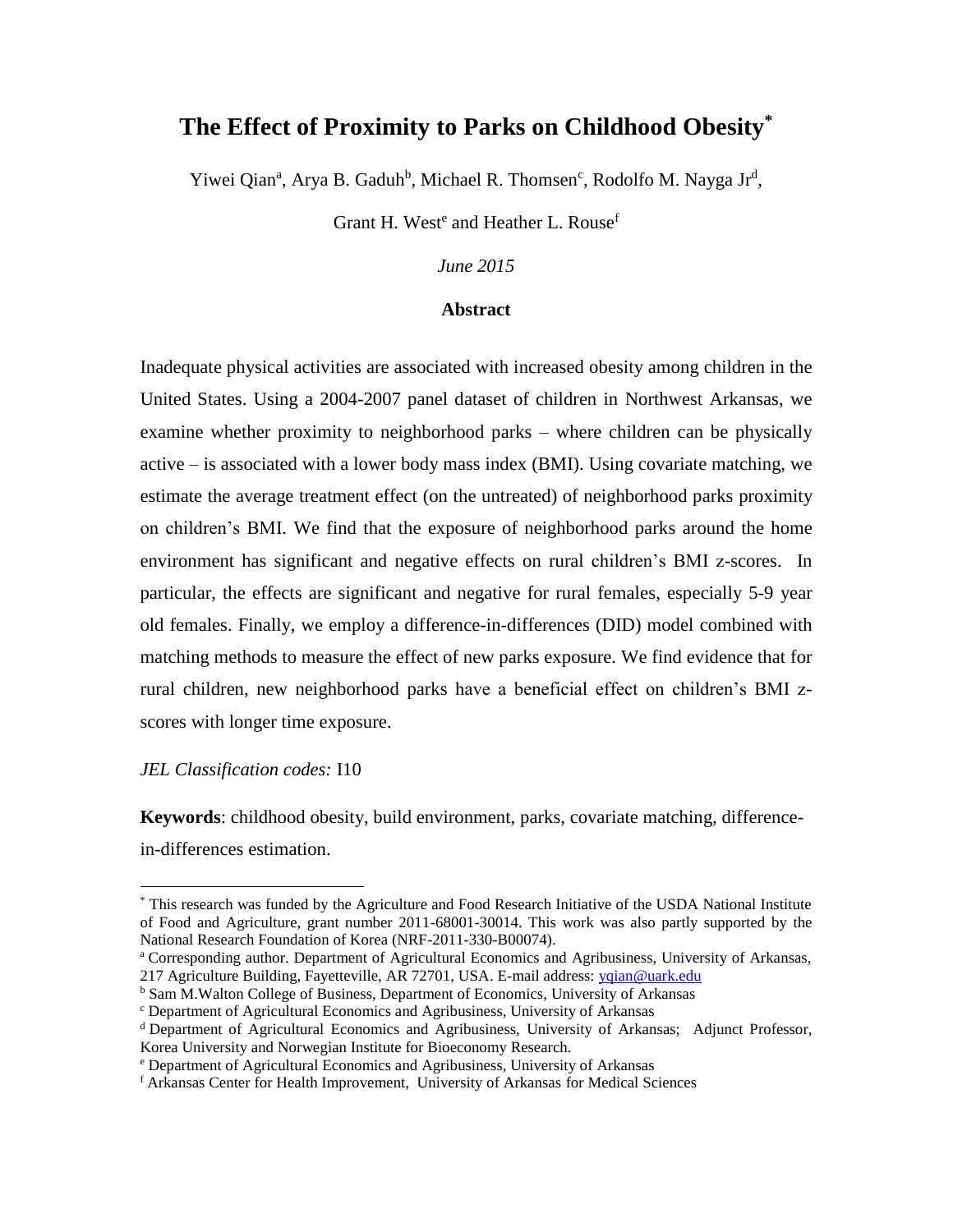Obesity prevalence among children and adolescents in the United States has increased significantly during the past few decades (Ogden et.al. 2014). Inadequate physical activities among children may be responsible for the increasing rates of obesity (Anderson et al. 1998). Previous research shows that a high proportion of children and adolescents do not obtain the recommended amount of physical activity (Troiano et al. 2008). Almost 23 percent of students in grades 9–12 in the United States did not participate in at least 60 minutes of physical activity on at least one day over a week (NYRBS 2009). Kelley, Kelley and Pate (2014) found that exercise significantly reduced children's BMI z-scores and Trost et al. (2001) found that obese children engaged in significantly less physical activity on a daily basis than non-obese children.

We study how proximity to parks is associated with BMI z-scores. Parks and playgrounds are important spaces where children can be physically active (Blanck et al. 2012). Previous studies have found negative correlations between the proximity of parks and obesity outcome (Potwarka, Kaczynski and Flack 2008; Singh, Siahpush and Kogan 2010a; Wolch et al. 2011; Veugelers et al. 2008; Fan and Jin 2014). We use high quality data with precise location information to measure the average treatment effects of neighborhood parks on the BMI z-score of the untreated group. Furthermore, we investigate whether exposure to new neighborhood parks impacted BMI z-scores through a difference-in-differences (DID) model.

We employ a covariate matching (CVM) estimator similar to that employed by Fan and Jin (2014). However, this article differs from theirs in important ways. Fan and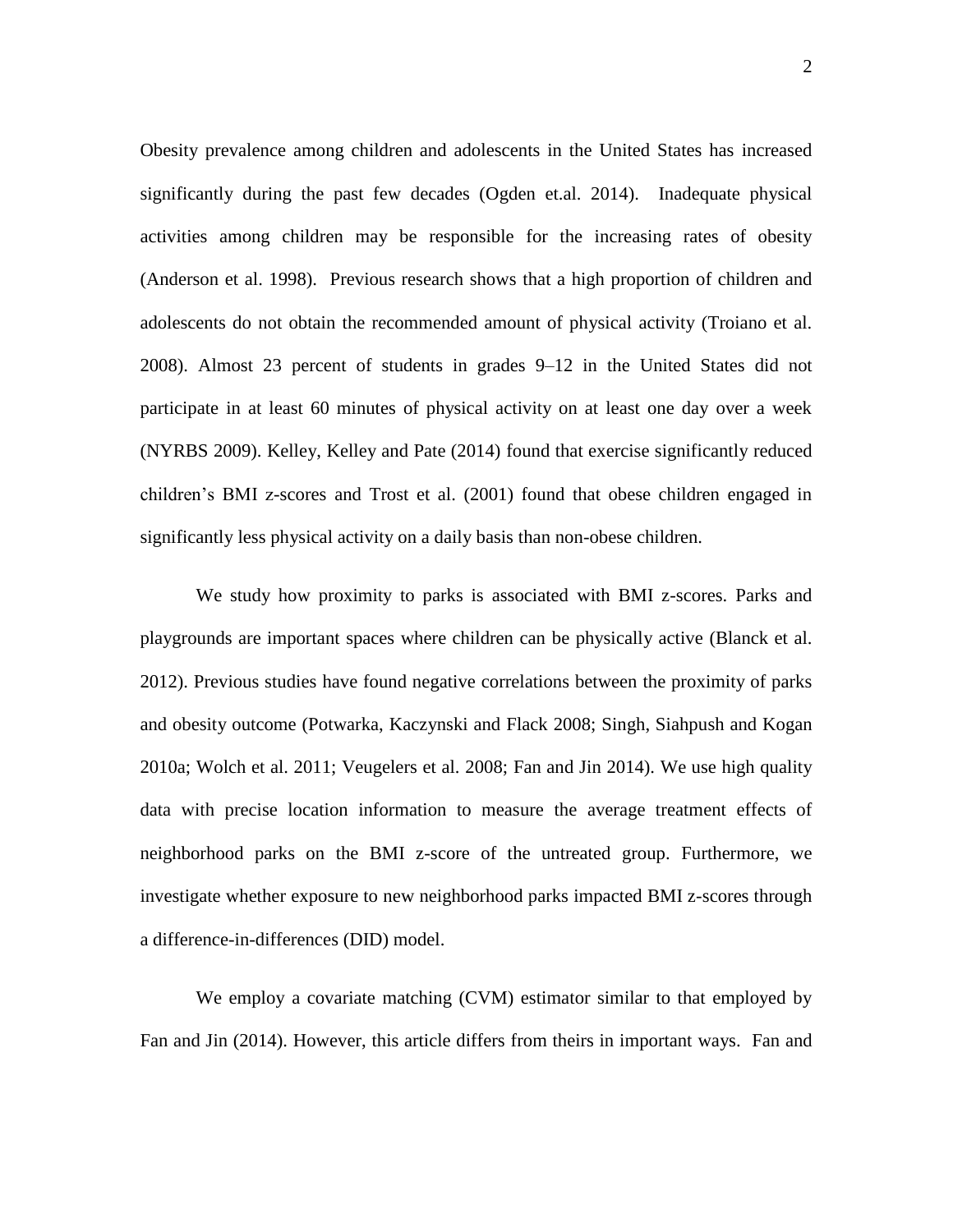Jin (2014) used a cross-sectional dataset from the 2007 National Survey of Children's Health that reflect a random sample of households across the United States. Furthermore, the exposure of parks in their dataset is self-reported. In contrast, although our geographic focus on Northwest Arkansas is much narrower, it allows us to acquire geocoded park locations and to identify the opening dates of new parks. The proximity measure is also based on the exact geographic coordinates of the residences of children in our sample. The outcome variable is drawn from a BMI screening program of public school children and provides repeated observations from the same child over time. Access to this panel dataset allows us to measure the effects of different durations of exposure to parks.

Arkansas has a relatively high childhood obesity rate and so represents an important context within which to examine factors that contribute to this problem. The National Survey of Children's Health indicated that in Arkansas, about 32.8 percent of 10-17 year old children were either obese or overweight in 2003 and this percentage increased to 37.5 percent in 2007 (NCSL 2015). Moreover, we focus on a region of the state that has experienced considerable economic growth over the past three decades, has received a positive net inflow of population from other regions of the US, and encompasses a range of community sizes, which allows us to examine whether the effects of parks are different for urban and rural children in our sample.

We find that neighborhood parks have a significant and negative effect on rural children's BMI z-scores; i.e. that a three-mile proximity to parks in a rural area is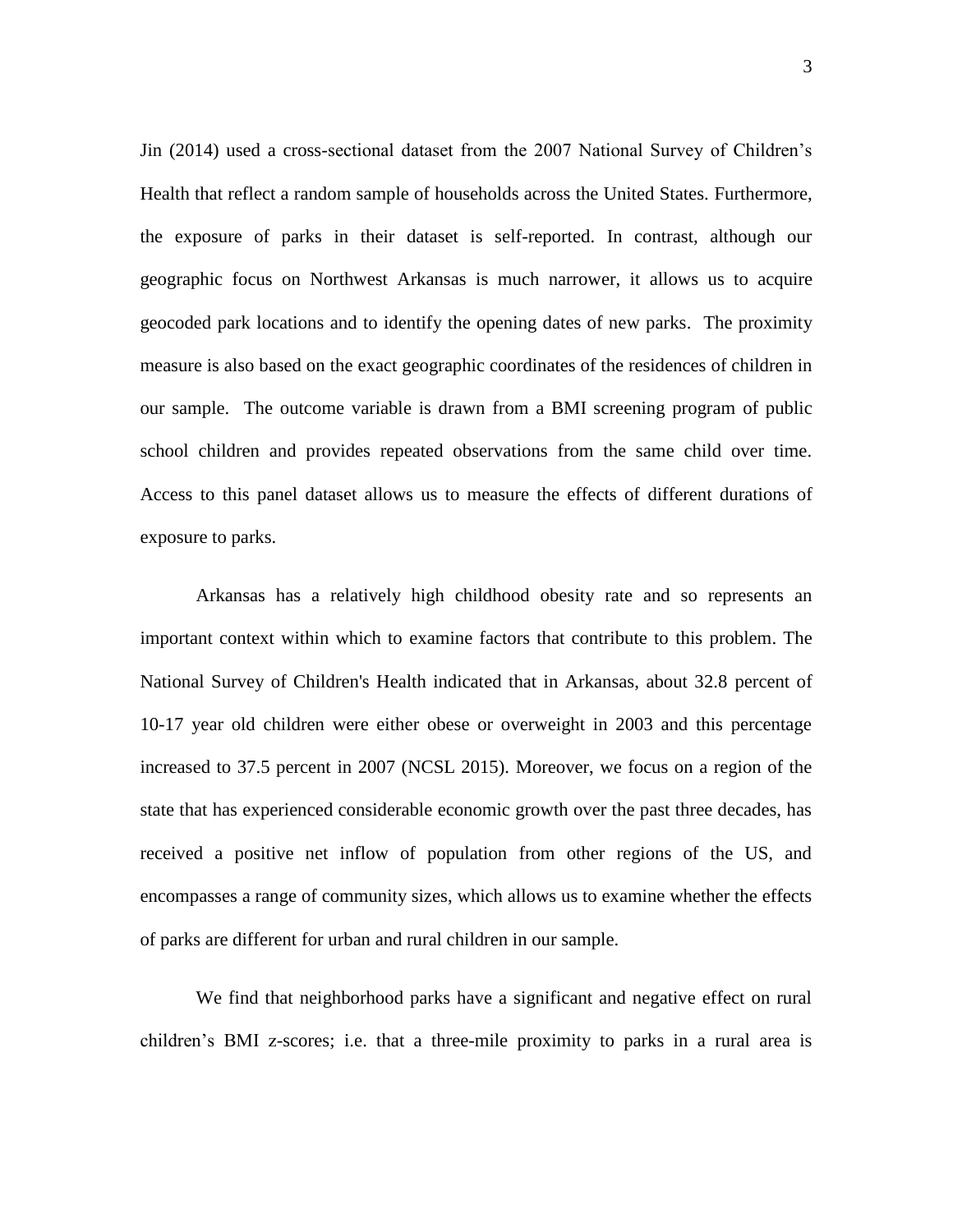associated with a 0.167 reduction in BMI z-scores. Our results also show that girls living in rural areas are more likely to benefit from neighborhood parks. Specifically, estimations for subgroups show that girls in the younger age cohort (5-9 years old) have a significant park effect. Additional DID models provide evidence that, for rural children, new neighborhood parks have a beneficial effect on children's BMI z-scores with longer time exposure.

The next section describes the data sources and the variables used in the analysis. Section 3 discusses the empirical strategy we used to identify the effect of neighborhood parks on children's BMI z-score. Section 4 presents the results. Section 5 discusses the additional DID analysis. Finally, section 6 concludes and provides suggestions for future research and policy interventions.

#### **Data**

Our data come from several sources. First, we use the Arkansas BMI data from 2004 to 2007. Beginning with the 2003-2004 school year, Arkansas became the first state to screen public schoolchildren for unhealthy body weight. Due to concerns about the high rates of childhood obesity, the Arkansas Assembly passed Act 1220 of 2003 that mandated the collection of annual BMI data by the Arkansas Center for Health Improvement (ACHI) (Justus et al. 2007). Children's weight and height data are collected annually by trained personnel in the public schools according to uniform statewide protocols. BMI is calculated as a ratio ([weight in pounds / (height in inches) $^{2}$ ]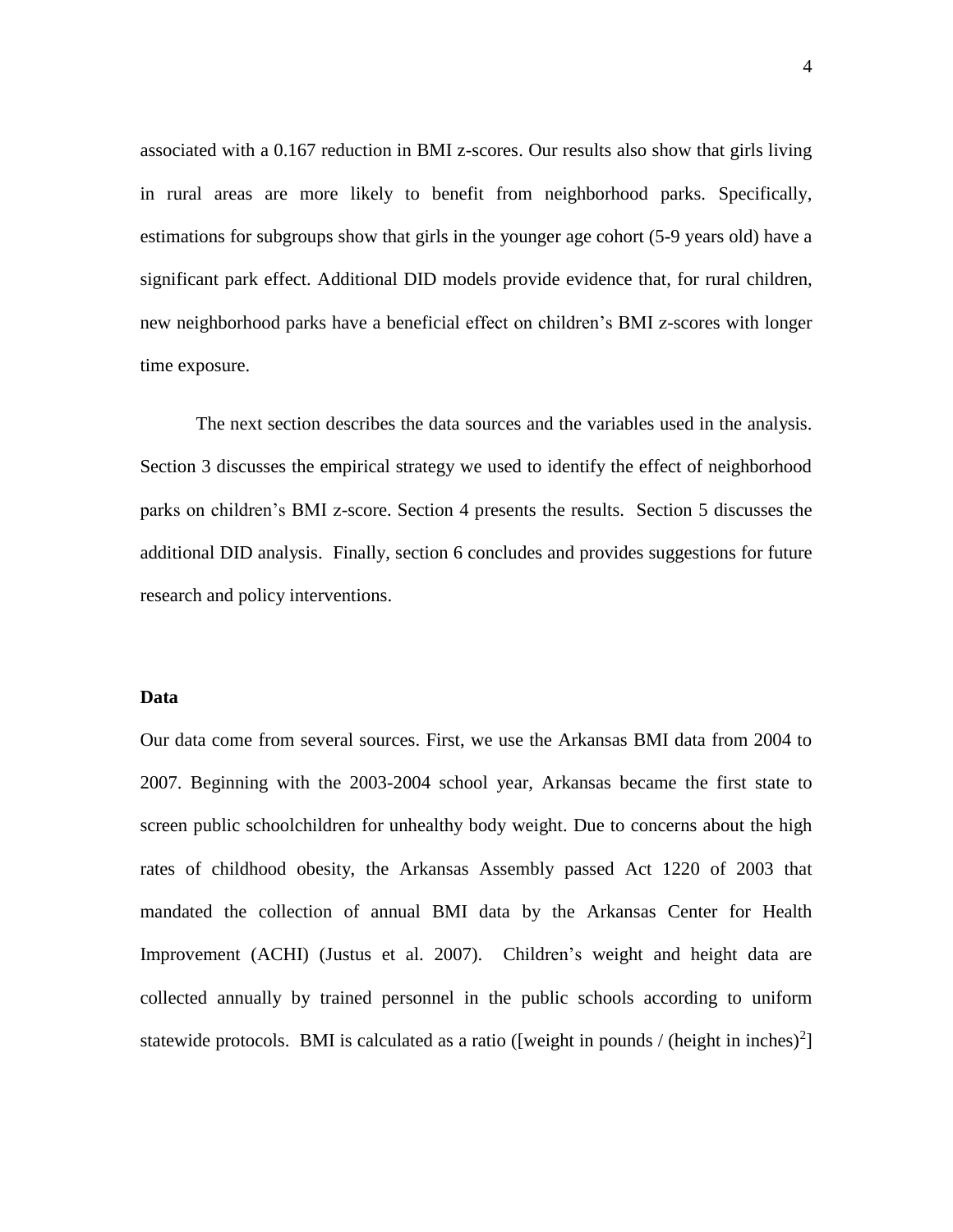$\times$  703) and then converted to age-gender specific z-scores using the Centers for Disease Control and Prevention guidelines  $(CDC 2015)$ .<sup>1</sup> In addition to the BMI z-scores, the Arkansas BMI dataset includes demographic information such as the child's age, gender, ethnicity, and whether the child was eligible for free school lunches or reduced price lunches. We also include controls for the neighborhood food environment (i.e. fast food restaurants) using geo-coded business lists obtained from Dun and Bradstreet (D&B). Our dataset includes BMI screenings of children that ranged in ages from 5 to 16 years old during the initial 2003/2004 school year. 2

Second, we assembled data on park locations from a variety of sources. We acquired the Arkansas Public Lands GIS data layer in 2007 from the Arkansas Highway and Transportation Department (AHTD), disseminated through the Arkansas GIS data clearing house known as Geostor. <sup>3</sup> We crossed-checked this information with municipalities in Northwest Arkansas. Parks that were not already represented in the AHTD data layer were added using ESRI ArcGIS for Desktop© to complete the parks layer. We contacted parks officials from Benton, Washington, Crawford, and Sebastian counties in northwestern Arkansas to learn the opening or closing date for each park. During this process, we verified the existence of 152 parks in each area during 2004-2007. Figure 1 provides a map of the parks in our study area.

After acquiring the parks data, we overlaid the coordinates of parks onto the residential coordinates of students in the BMI data for each year and computed the networked distance from the student's residence to the nearest park.<sup>4</sup> Dummy variables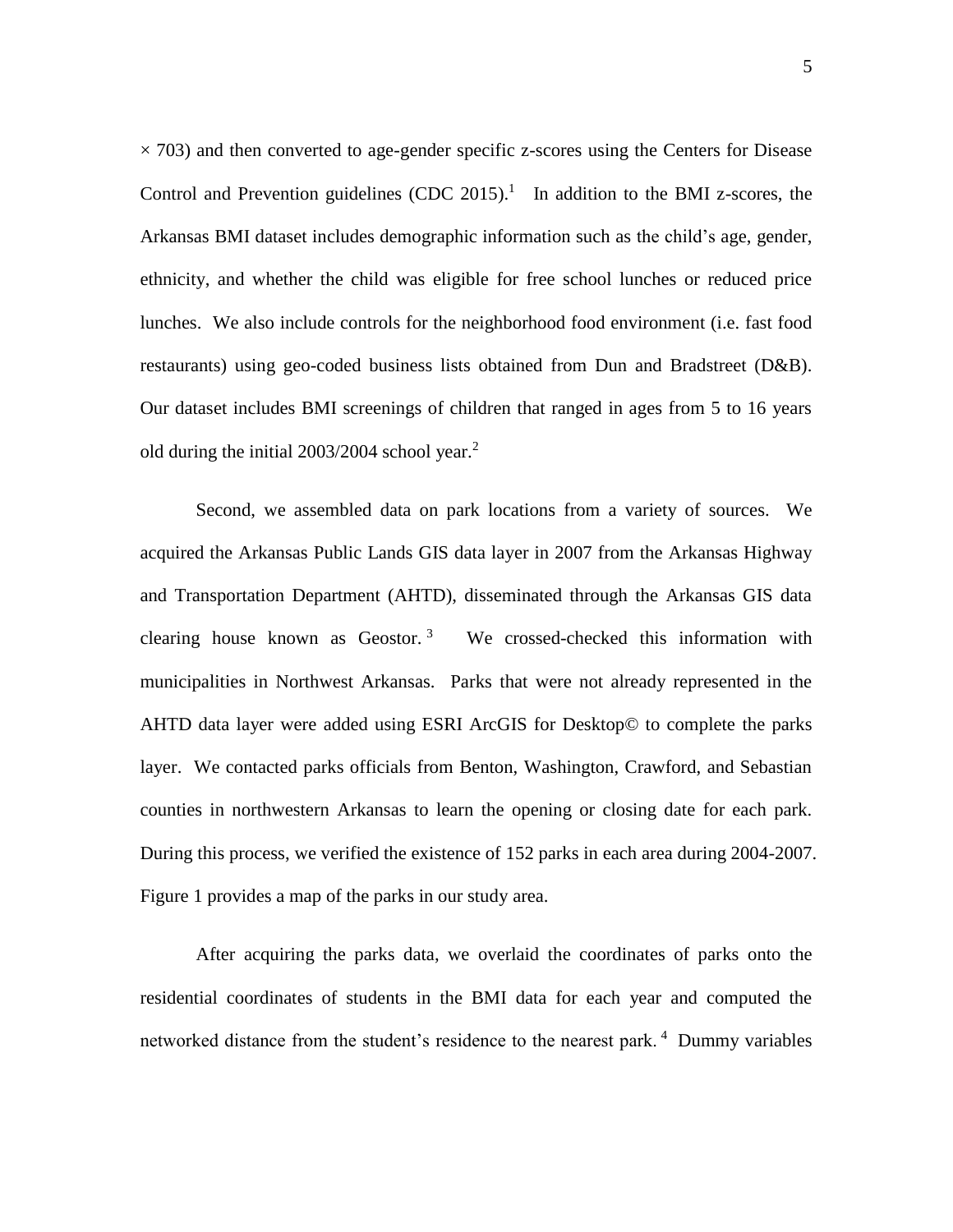are used to measure park access. These represent the presence of parks within varying distances of a child's residence, for children in urban and rural areas, respectively. We also computed the education level, income level, and marital status for the neighborhood of the child's residence using census block group data from the 2009 American Community Survey, which provides five-year averages by block group for the 2005 to 2009 period. These control variables are listed in table 1.

Table 1 presents descriptive statistics for the variables used in our study. There are 17,219 observations in our panel data. 12,414 (6,681 are male and 5,733 are female) students always lived in an urban area and 4,805 (2,578 are male and 2,227 are female) students always lived in rural area during the 2004-2007 period of our study. For those living in urban areas, nearly 11.8 percent (11.4 percent for male, 12.2 percent for female) have at least one park within a half mile of their residence. For those living in rural places, about 12.8 percent (13.0 percent for male, 12.6 percent for female) of students have at least one park within three miles of their residence.

#### **Empirical Strategy**

The proximity of parks to individuals is a non-random event. There are two possible threats to identifying the causal effects of parks on children obesity. First, new parks may be placed endogenously and factors that affect park placement may be related to body weight. Second, households may also endogenously sort themselves near existing parks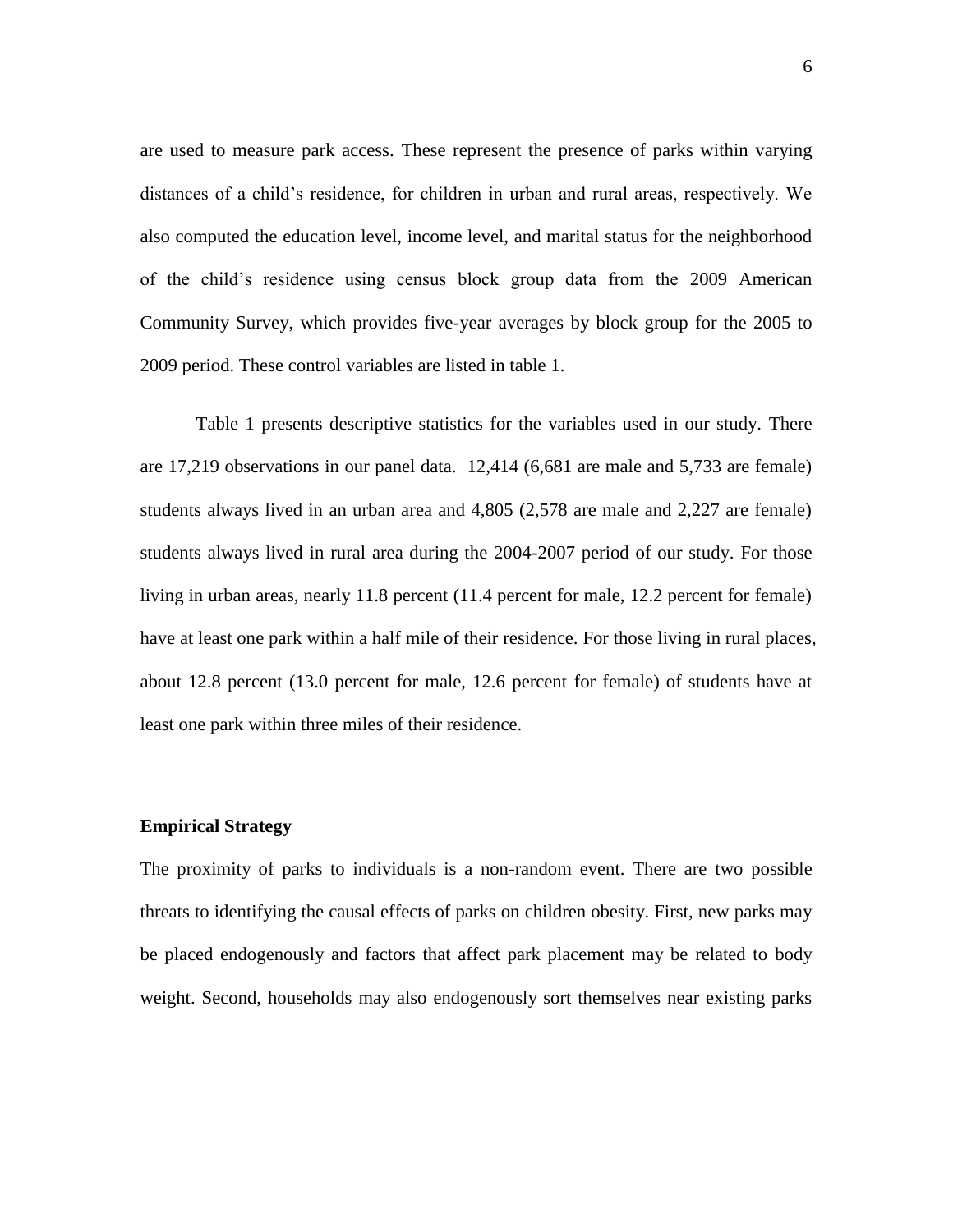due to unobservable factors that are correlated with children's BMI. Hence, we employ two methodologies: a CVM model and a DID model to address these selection issues.<sup>5</sup>

Following Fan and Jin (2014), we apply CVM to identify and quantify the impact of neighborhood parks on childhood BMI. The goal of CVM is to find a group of untreated individuals that are similar to the treated individuals in all pre-treated observable characteristics and then measure the average treatment effect for these groups with similar characteristics.

We separate the analysis between children in urban and rural areas and by gender. <sup>6</sup> We match urban and rural children separately because park density differs greatly in urban and rural areas. Consequently, in urban areas we define those who have consistently been exposed to parks within half-a-mile – a walkable distance even for young children – of their residences during the 2004-2007 period as the treatment group. Among the sample of urban children, 11.8 percent have at least one park within a half mile of their residence. To maintain comparability, for the rural areas, we chose a distance in which a similar proportion of children reside. We therefore chose three miles since 12.8 percent of rural children have at least one park within that radius. We define as untreated children those who were never exposed to parks during the 2004-2007 time period. To ensure a consistent exposure over the study period, we restrict our sample to children that were in the same residence in 2004 as they were in 2007. We also excluded children living within a half (three) mile of one of the new parks that opened during the 2004-2007 period in the urban (rural) areas.<sup>7</sup> The children in the treatment group were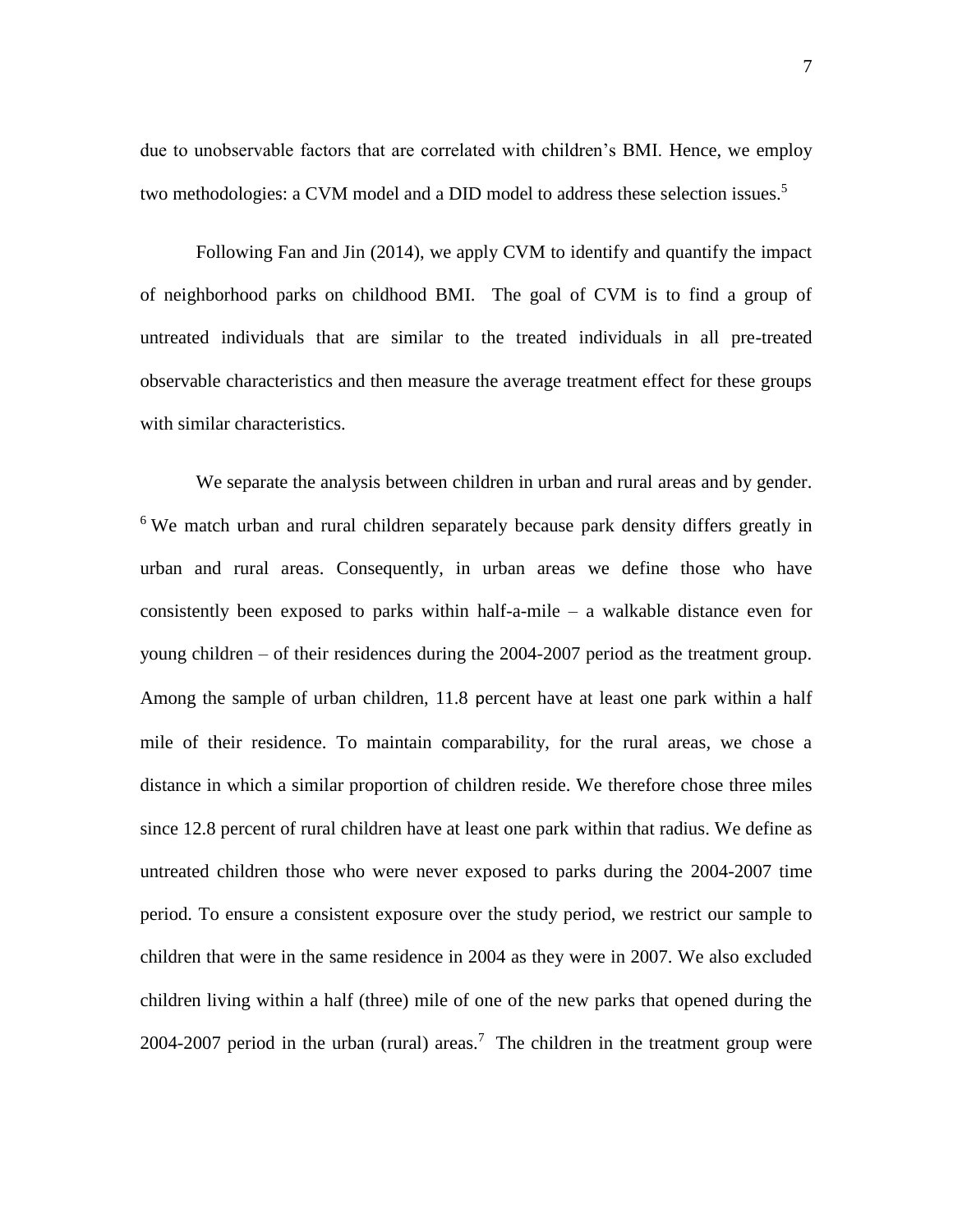then matched to children in the untreated group based on the 2004 (the initial year) observable characteristics of the children.

We also match male and female subsamples separately because males and females experience substantially different metabolic processes and types of body development when they are teenagers and adolescents (Tarnopolsky 1999) and neighborhood amenities may affect males and females differently (Gomez et al. 2004; Fan and Jin 2014). Additionally, we employ the matching on different age subgroups (5-9 years old and 10-16 years old).

An advantage of CVM is that it allows exact matching on certain variables (Abadie and Imbens, 2011). We matched the children exactly based on age, ethnicity, lunch status, and 2004 weight status. It is important to use age as one of the matching variables because our sample spans ages during which there is rapid growth and increasing autonomy in food choices and time use (Haywood 1991). Ethnicity also needs to be controlled precisely because there are significant differences in BMI and obesity prevalence across racial groups (Caprio et al. 2008; Taveras et al. 2010). We use the free and reduced lunch status variables as a proxy of family income.<sup>8</sup> Income status is an important variable that has been shown to affect childhood obesity (Wang 2001; Casey et al. 2001; Singh, Siahpush and Kogan 2010b). The second is the individual's 2004 weight status, whether the child was underweight, normal weight, overweight or obese. Finally, we matched, but not exactly, on neighborhood variables (measured at the census block group level) reflecting educational attainment and family structure within the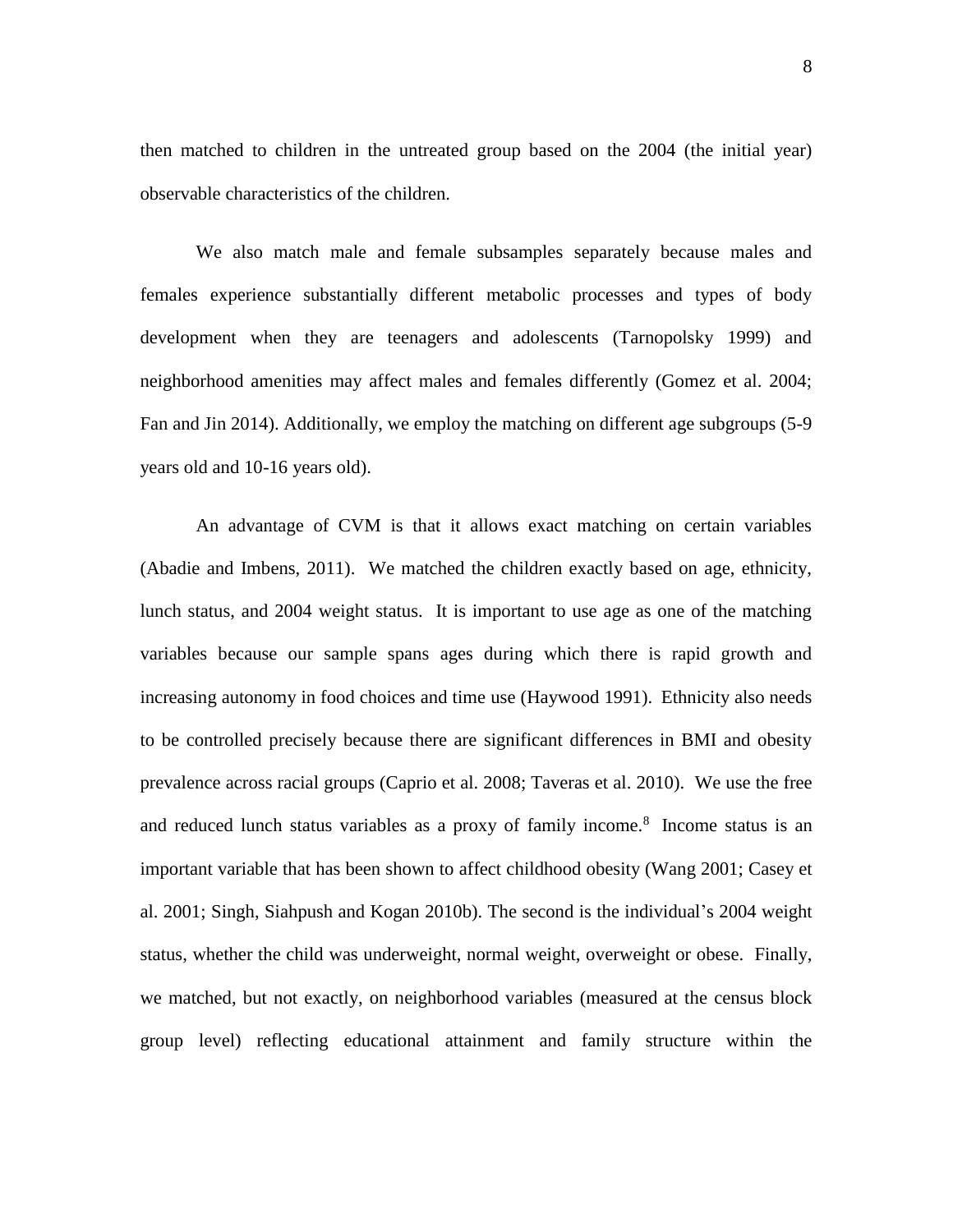neighborhood. These factors have also been found to influence childhood obesity (Nayga 2000; Singh, Siahpush and Kogan 2010b; Anderson, Butcher and Levine 2003).

Understanding the potential park effect on childhood obesity in neighborhoods without a park is the relevant policy question. We therefore focus on estimating the average treatment effects of neighborhood parks on the untreated group (ATU). The ATU estimate can be written as follows:

$$
ATU = E[Y_{1i} - Y_{0i} | K_i = 0]
$$

where  $Y_{1i}$  denotes the potential outcome variable for individual i in the treatment group and  $Y_{0i}$  denotes the potential outcome variable for individual i in the untreated group. In this analysis, we use the child's BMI z-score in 2007 as the outcome variable.  $K_i$  denotes the neighborhood park status for individual i.

#### **Results and Discussion**

We first show how CVM improves identification in our context. Table 2 presents the results of the balance tests, which measure how similar the matching variables are between the treated and untreated groups before and after matching. A pre-match comparison of the treatment and untreated groups shows significant differences on age, ethnicity, income level and neighborhood environment. After matching, the differences between the samples exist only for some of the neighborhood variables for which we did not require exact matches. These differences, however, are very small.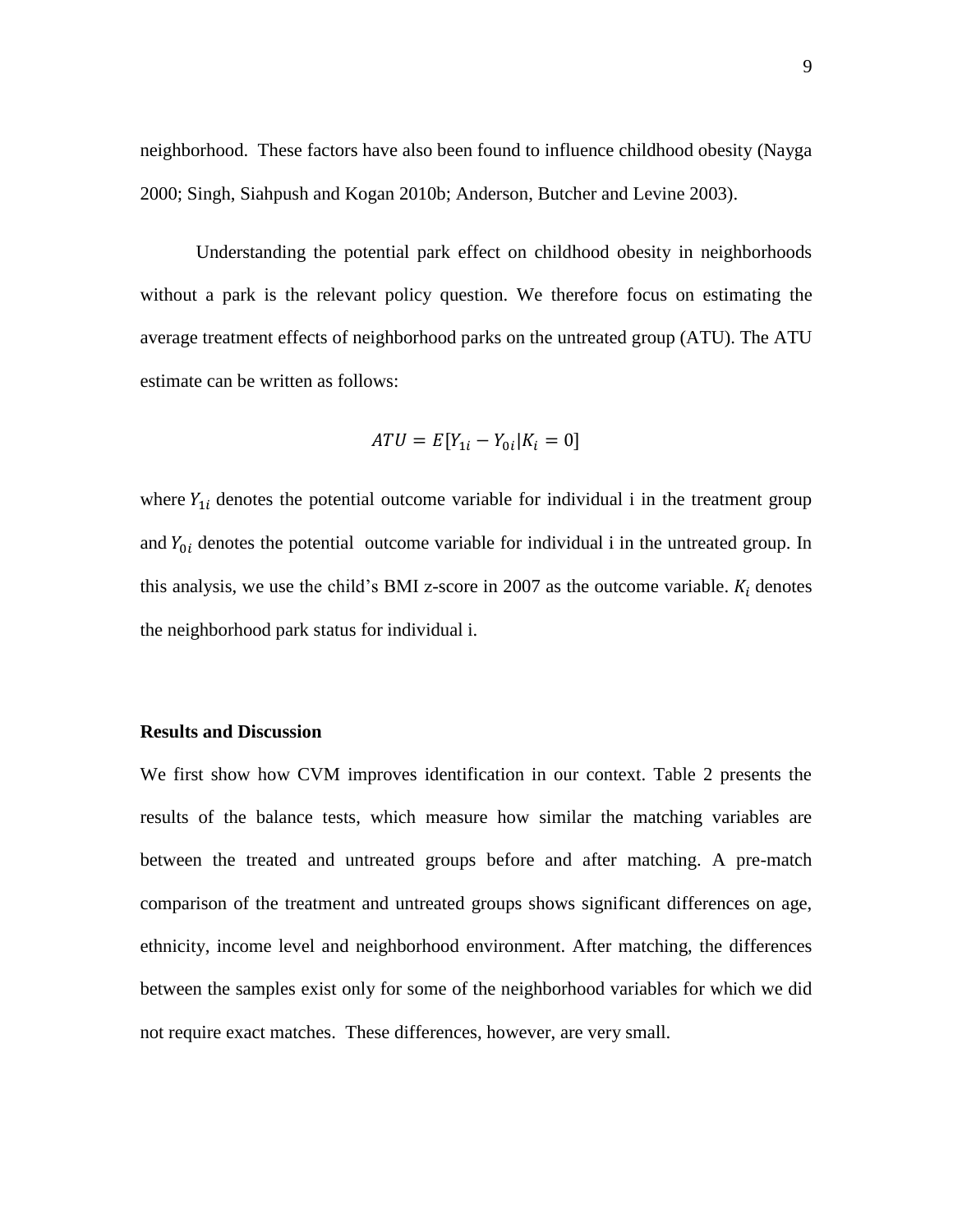The first row of table 3 shows the average treatment three-year effect of neighborhood parks on the BMI z-score of the untreated groups. For urban children, proximity to a park within half a mile of the residence has no significant effect on BMI zscore. For rural children, parks within three miles of a child's residence have a significant and negative effect on BMI z-score. The estimate suggests that for rural children who have park access within three miles of their residence from 2004-2007, their BMI z-scores in 2007 are 0.167 lower than children who do not have access to a park. To put this into context, for a 10 year old boy residing in a rural area who has a height of 150 cm, this result suggests a decrease in his weight from 40.1 kg to 39.2 kg; and for a 10 year old girl residing in a rural area with 150 cm height, it would be a decrease from 41 kg to 40 kg. $^9$ 

Table 3 also presents the heterogeneous three-year effects for males and females, separately, in urban and rural areas. For urban boys and girls, there are no significant effects of neighborhood parks on BMI z-scores. There is also no significant effect for rural boys. Interestingly, the effect of parks in rural areas is driven primarily by the subsample of girls (0.295 reduction in BMI z-score and significant at the 0.01 level). For a 10 year-old rural female of 150 cm height, this amounted to a decrease from 40.6 kg to 38.8 kg.<sup>10</sup> This result is consistent with Fan and Jin (2014) who find that girls are more likely to be affected by neighborhood parks than boys. Singh, Siahpush and Kogan (2010a) also suggested that girls are more vulnerable than boys to less favorable neighborhood built environmental conditions with respect to obesity outcomes. Since girls are less likely to be engaged in outdoor physical activity (Troiano et al., 2008; Trost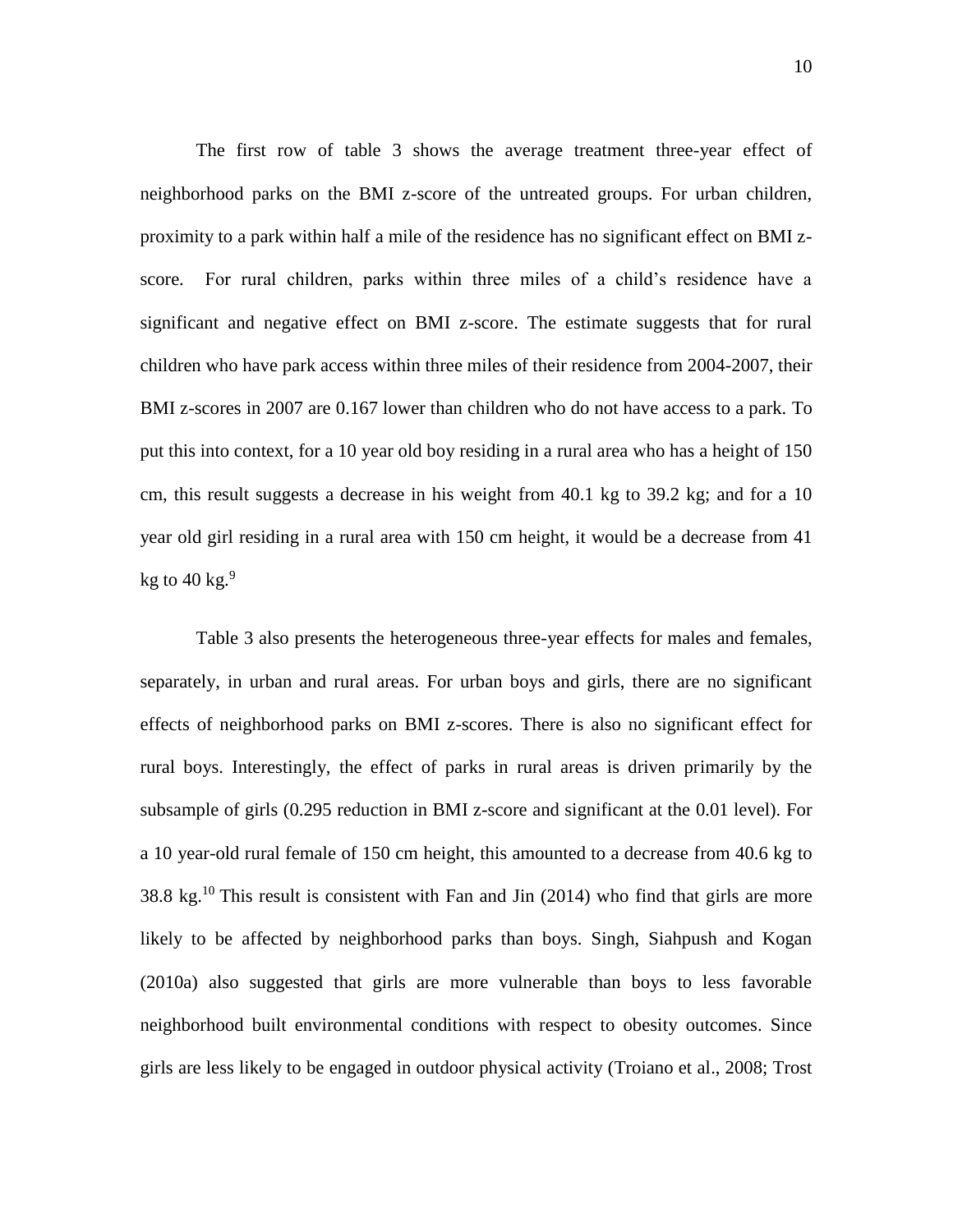et al., 2002; Pate et al., 2004), lack of favorable outdoor space like parks may have greater effect on body weight.

To reduce the bias that might arise from the differences in the unobservable characteristics of children living in deeply-rural areas, we dropped 1,534 children who live more than 15 miles from the park from the sample and re-estimated the model. The results, which are reported in table 3, suggest that our original results are robust to the deletion of these deeply rural children on rural girls. Specifically, the park effects on rural females continues to be negative and statistically significant with similar coefficient magnitudes (-0.40) as those presented earlier in the table. For a 10 year old rural female with 150 cm height, this amounts to a decrease in weight from 40.6 kg to 38.2 kg.

As further robustness checks, table 3 also presents the ATU estimates for one year and two years.<sup>11</sup> The ATU for rural children is negative and but statistically insignificant for one year effect (-0.061), and for two years (-0.051). The estimates for rural females are also negative and insignificant for these years (-0.088 for one year and -0.078 for two years). For urban males, urban females and rural males, the estimates are also insignificant. These results suggest that for rural children, especially for rural girls, longer exposure to parks leads to lower weight gain. For urban children, the park effects for these shorter periods continue to be insignificant both economically and statistically.

Estimates for the different age subgroups are reported in table 4, the results show that the treatment effects arise primarily from the sample of younger rural girls aged 5-9 (-0.278, significant at 0.05 level). Among the older cohort of rural girls, aged 10-16, the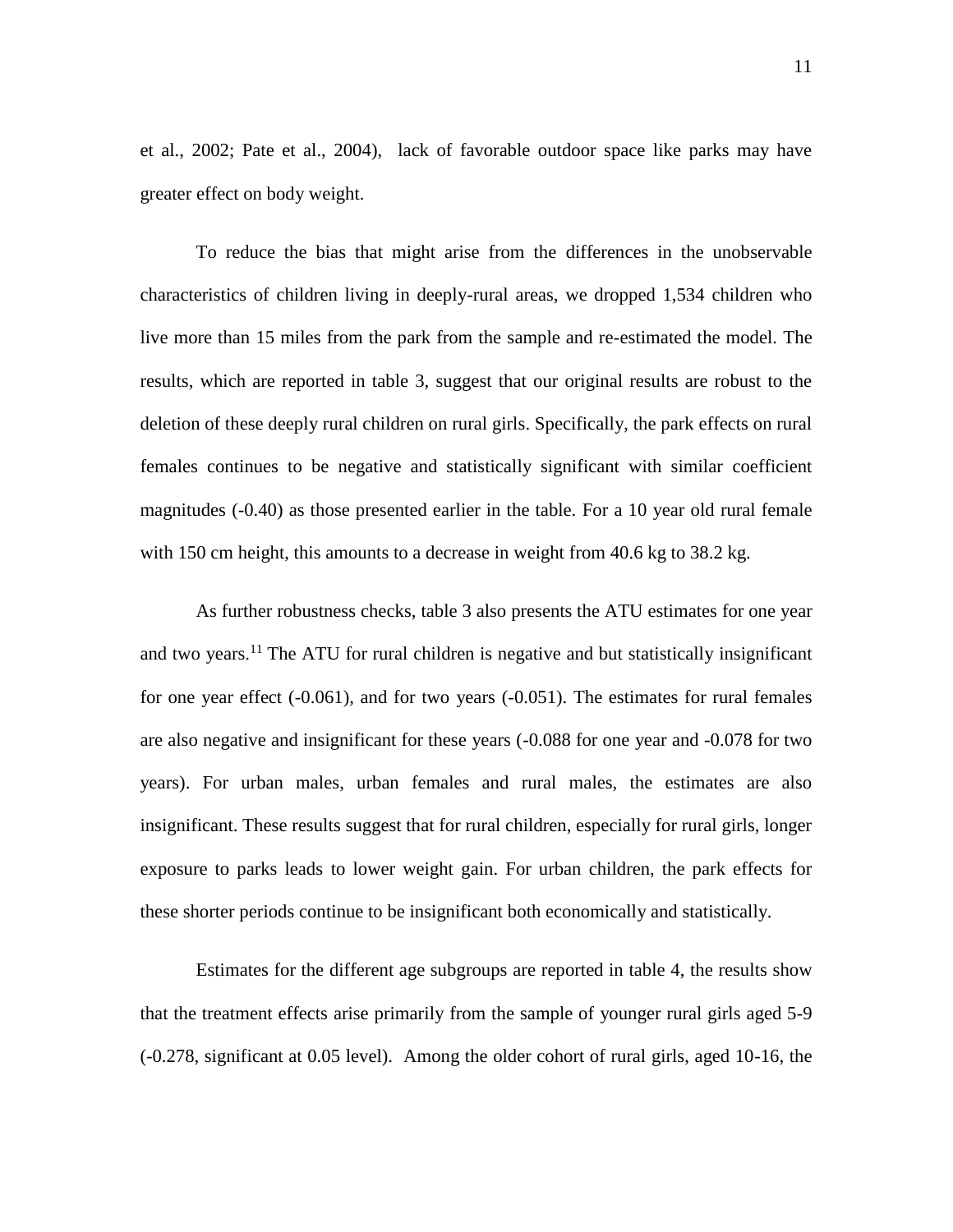estimate continues to be negative (-0.141) but is not statistically significant. For boys living in rural areas, the proximity to parks decrease the BMI z-score for both 5-9 age cohorts (-0.121) and 10-16 age cohorts (-0.119) but neither estimate is statistically different from zero. For children living in urban areas, the proximity to parks also decreases the BMI z-score for boys and girls in the 5-9 age cohort but increases the BMI outcome for girls in 10-16 age cohort. All the effects for urban children are insignificant.

#### **The Effect of New Parks**

As discussed above, assignment to the treatment group or untreated group is not a random event. While the use of CVM controls for the observable characteristics, households could have sorted themselves by locating near existing parks prior to 2004 (the initial year of our sample) based on characteristics not accounted for in the set of matching variables. For this reason, we also employ a DID model to measure the effect of new parks as an additional analysis. It is important to point out that the children affected by these new parks were excluded by the sample selection criteria we used for the CVM analysis above. In this respect, the DID analysis provides a robustness check on the effects of parks using a different sample as well as a different methodology.

For the DID analysis, we only include children who did not move between 2004 and 2007 and compare those who lived near a newly-opened park to those who do not. In our study region, five new parks were built in 2005, three were built in 2006, and six were built in  $2007$ .<sup>12</sup> However, the number of observations for rural children affected by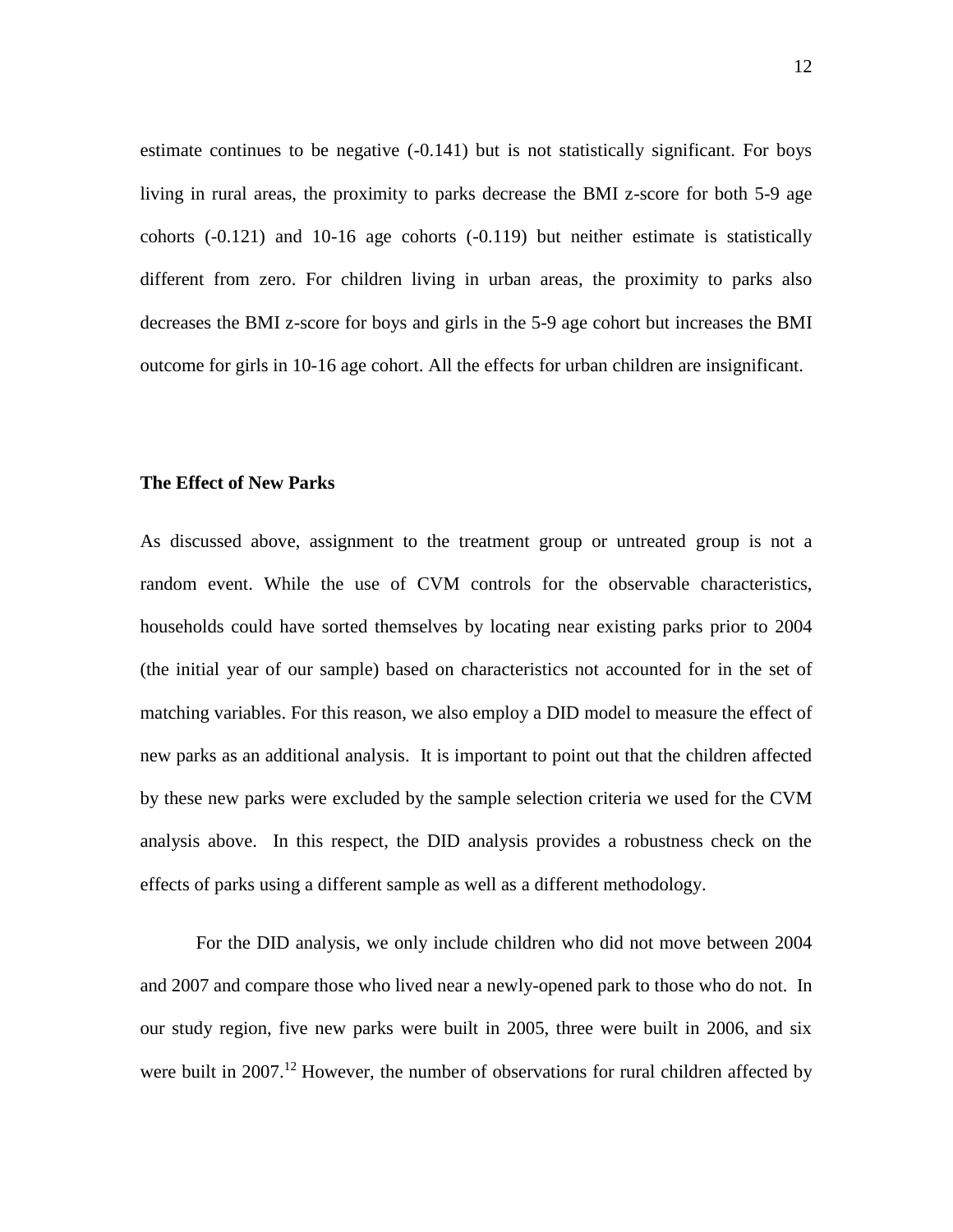parks constructed in 2006 and 2007 was less than 10 and the conditions under which we are allowed to analyze the Arkansas BMI data preclude analysis of small samples. Hence, we identify the children that were exposed to new parks opening in 2005. An advantage is that this also ensures prolonged exposure after the park opened. The untreated group for the DID model includes those who were not exposed to a park from 2004 to 2007. The treated group includes those who were not exposed to a park in 2004, but were then exposed to one (or more) new park(s) that opened in 2005. As in the analysis above, we use a half mile treatment threshold for urban children and a three mile threshold for rural children. Because there is a limited number of observations from children with new park openings, we only estimate the model for subsamples of rural and urban children but cannot examine the effects separately by gender or age.  $^{13}$  The DID model for individual *i* and time *t* is specified as:

$$
Y_{it} = \alpha_i + \beta_1 T_{it} + \beta_2 Treat_i + \beta_3 DID_{it} + \delta X'_{it} + \epsilon_{it}
$$

where  $Y_{it}$  denotes the BMI z-score;  $T_{it}$  is the period dummy which equals to one if time *t* falls in period with exposure to a new park;  $Treat_i$  is the treatment dummy which equals one if the individual is in treatment group;  $DID_{it}$  is the DID interaction term;  $X'_{it}$  is a control variable vector;<sup>14</sup> and  $\epsilon_{it}$  is the error term. Before estimating the DID model, we match the treated individuals to the three nearest neighbors in the control group using the same variables used in the original CVM analysis presented above.

We then run the DID model for different lengths of exposure separately with matches from the same control group. So we conducted separate DID analysis for: (1)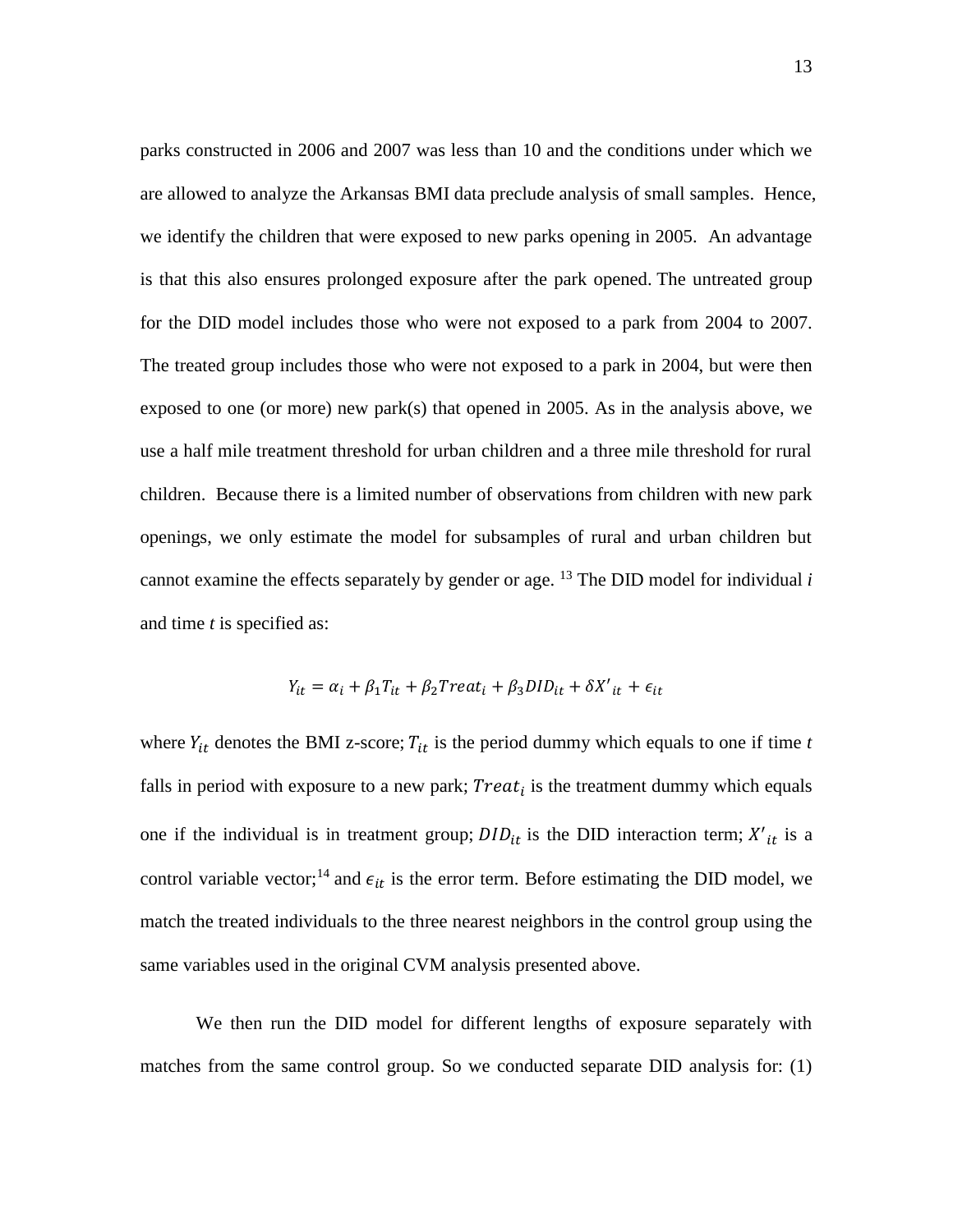those with 3 years of exposure where the years of exposure are 2005, 2006 and 2007, (2) those with 2 years of exposure where the years of exposure are 2005 and 2006, (3) those with only 1 year of exposure where the year of exposure is just 2005. Hence, the year before park exposure in these analyses is always 2004.

Results from the DID models are presented in table 5. In general, the effects maybe imprecisely estimated given the small sample size. However, the results suggest that the beneficial effects of parks were mainly experienced by rural children. Parks built during 2005 have a positive effect on BMI z-score for one year of exposure (0.059) but negative effects for two (-0.014) and three years exposure (-0.052). While the DID estimates of the park effect are not statistically different from zero, the sign of the effect for longer periods of exposure is consistent with our findings for rural children and rural girls that longer exposure to a new neighborhood park can reduce the BMI.

#### **Conclusions**

Fighting the childhood obesity epidemic requires increasing opportunities for physical activity, which can be facilitated by the presence of neighborhood parks. We find that the proximity of neighborhood parks to the residence of children can have significant and negative effects on the BMI z-scores of children who live in rural areas. Our results suggest that rural girls (especially for younger girls) are significantly affected by neighborhood parks. The park effect is not significant for urban children and rural boys. This heterogeneous effect by gender is consistent with findings from previous studies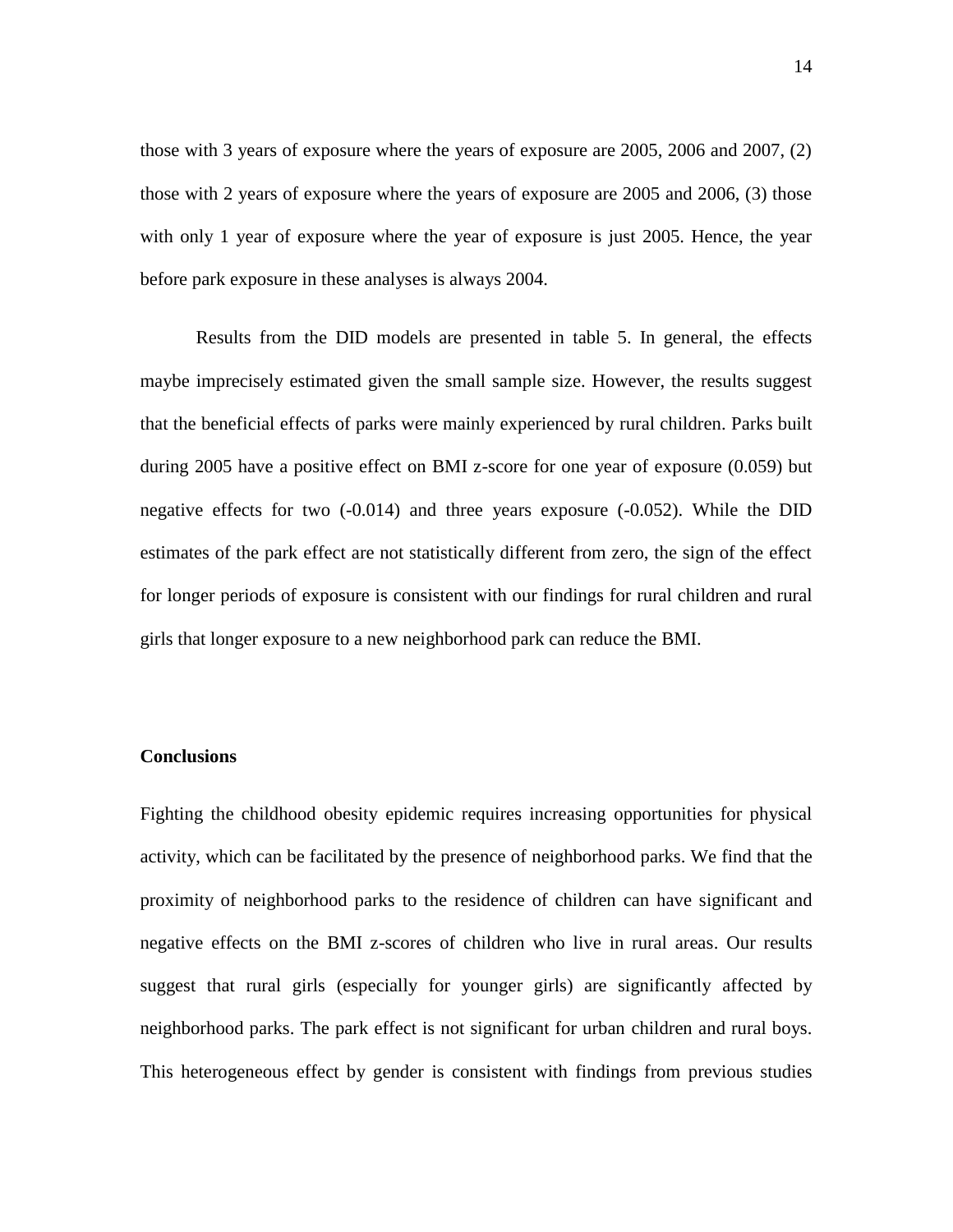(Fan and Jin 2014; Singh, Siahpush and Kogan 2010a). The robustness analysis shows that for rural children and rural girls, the park effects are larger and more significant for longer-term exposure than short-term exposure. Our DID estimation provided us a robustness check and consistent results that, for rural children, the park effects are more likely to be negative and get larger in absolute value for longer-term exposure, even though the coefficient is not statistically significant due to limited number of observations and statistical power.

Differences in the barriers for children's physical activities may offer an explanation for the heterogenous effects between urban and rural areas. In less urbanized areas, transportation costs and potentially hazardous environment are larger barriers for rural children to do outdoor physical activities (Moore et.al. 2010). This might explain why increasing proximity to parks is more effective in rural areas. Moreover, since girls may be less likely to engage in vigorous physical activities than boys (Troiano et al. 2008; Trost et al. 2002; Pate et al. 2004) and less likely to use recreational space (i.e., school playground, playing fields, courts and recreational center) (Chomitz et.al. 2011), proximity to parks is also likely to affect girls more since it may be conducive to outdoor play. Trost et al. (1996) found that confidence in overcoming barriers to physical activity and participation in community physical activity programs are factors related to the gender differences in physical activity. Since neighborhood parks are major places for community physical activity programs in rural areas, girls who live close to a park may have more chance to participate in these programs and do physical activity. Moreover, younger girls have been found to be more likely to be affected by bad built environment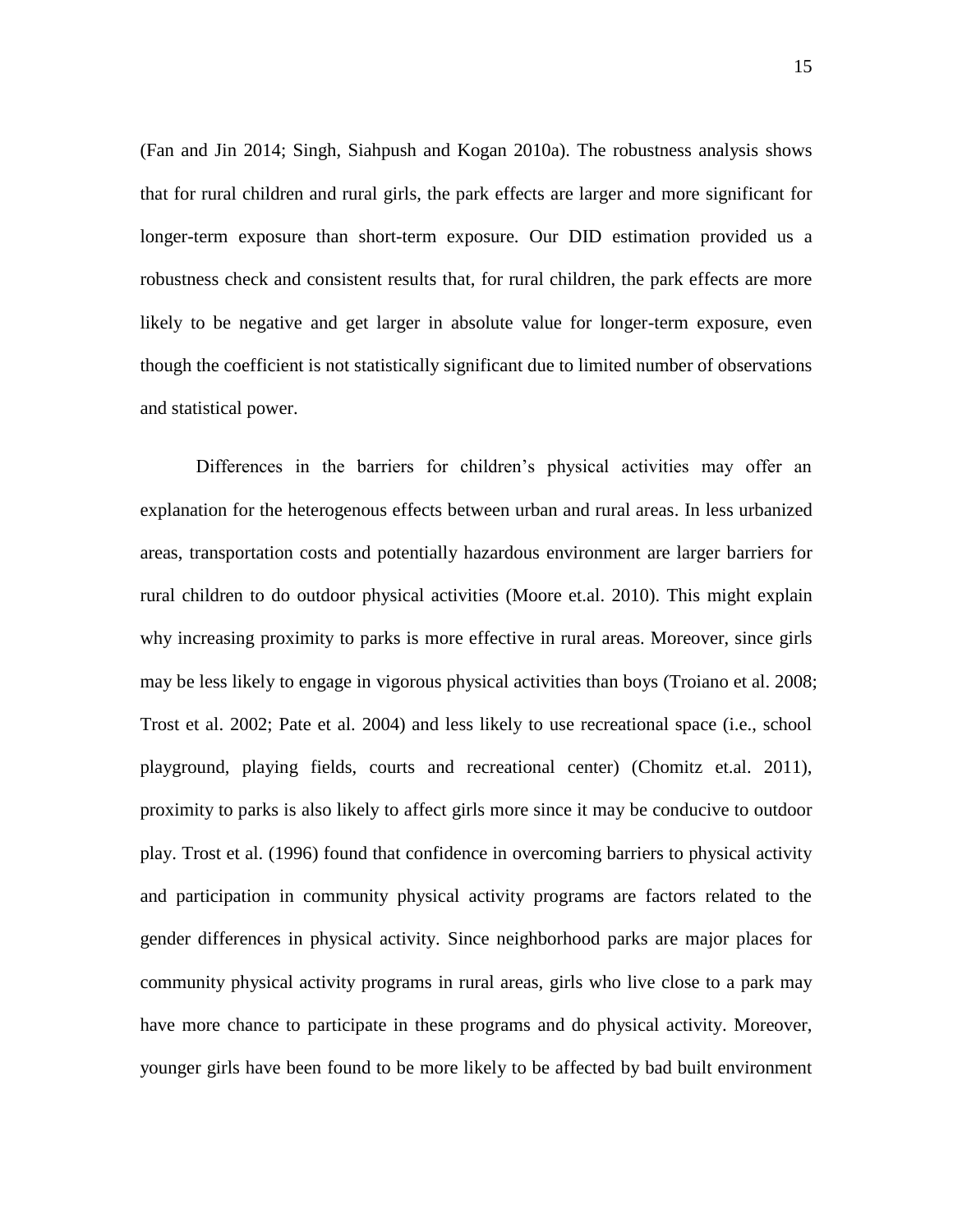(i.e. unsafe community, poor sidewalk, etc.) (Singh, Siahpush and Kogan, 2010a), which may explain why younger girls in rural areas can be affected more by neighborhood parks.

Some of the limitations of the current study provide opportunities for future research. For example, future research could further test the robustness of our findings in other locations. It would also be interesting to examine the effect of other types of built environment (e.g., trails, gyms, or parks with varying amenities, etc.) on children's physical activities since this could also provide policy-relevant knowledge that can be used to address the problem of childhood obesity in the United States

<sup>3</sup> Parks from this dataset were selected based on their designated types. Included types are 'City Park', 'Park', 'City Municipal Park', and 'City Park- Ball Fields', while excluded types are 'City Park- US Army Corps of Engineers and Campsite', 'Recreational Area- Campsite and Picnic', 'Park and Campsite', 'Wayside Park- Information', 'Recreation Area', 'Park/Public Use Area'.

<sup>4</sup> Network distance is defined as the shortest distance from one point to another following a network of roads instead of a straight line.

<sup>5</sup> The DID model is presented in Section 5.

 $\overline{a}$ 

<sup>6</sup> Urban and rural statuses are defined by the American Community Survey.

 $7$  There were 14 new parks that opened during the 2004-2007 period in northwest Arkansas.

<sup>&</sup>lt;sup>1</sup> BMI z-score is defined as a deviation of the value for an individual from the mean value of the reference population divided by the standard deviation for the reference population.

<sup>&</sup>lt;sup>2</sup> The BMI dataset includes children from kindergarten to the 12th grade. However, since we focus on the individuals who were or were not exposed to a park over our four-year study period, the ages of children in the initial year fell within this range.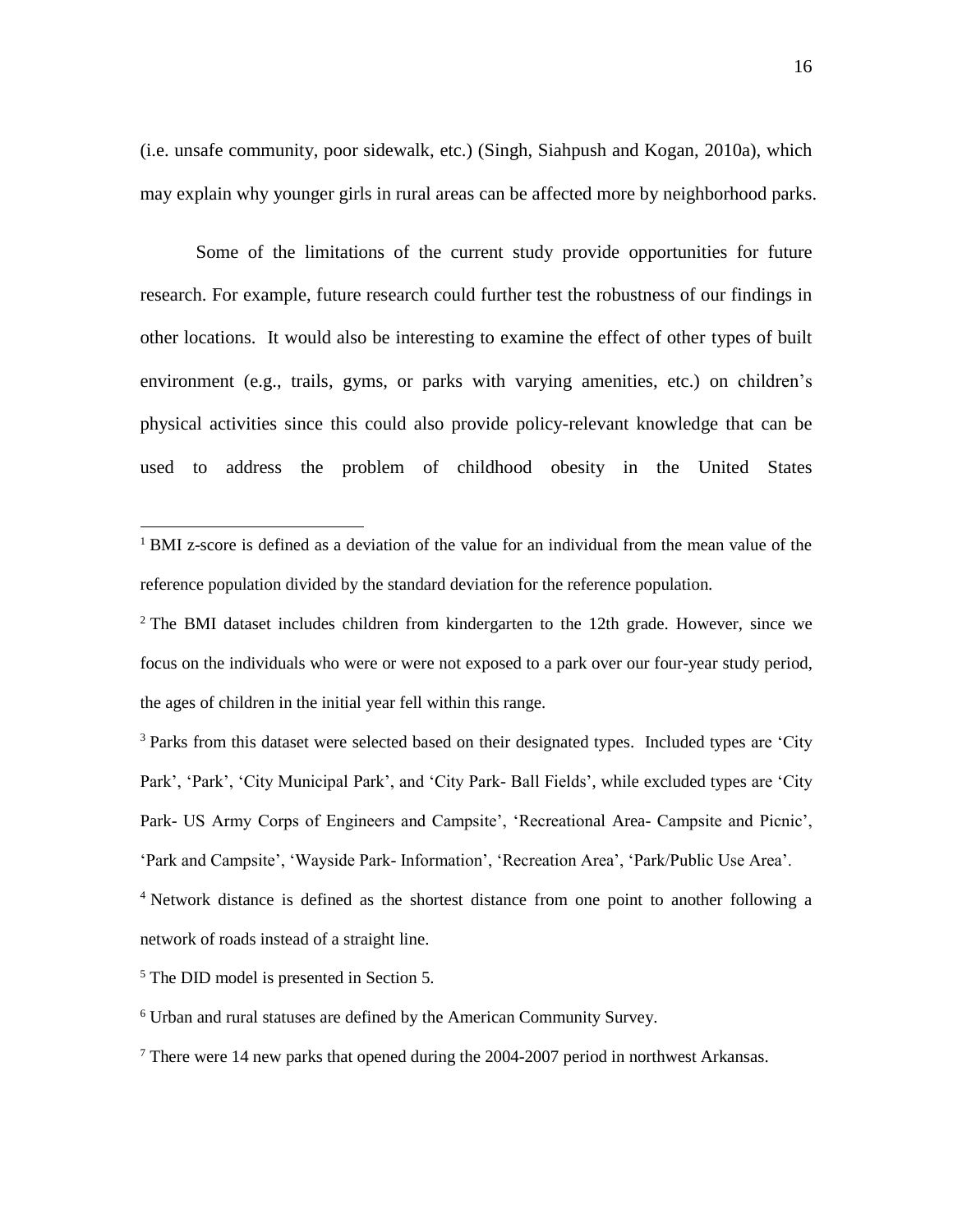<sup>8</sup> Free and reduced lunch status is used to define income level of households. To receive a free meal, household income must lie below 130% of the Federal poverty threshold, and to receive a reduced-price meal, household income must lie below 185% of the Federal poverty threshold, as defined by the U.S. Office of Management and Budget.

 $9$  The initial weight is calculated based on a BMI z-score of 0.521, the average for rural children in 2004.

 $10$  The initial weight is calculated based on a BMI z-score of 0.457, the average for rural girls in 2004.

 $11$  The only difference in these analyses is we use BMI z-score in year 2006 and year 2005 as outcome variables for the two-year and one-year effects, respectively. The number of observations in the treated group and untreated group is as in the original model.

 $12$  There was no park closing during this period.

 $\overline{\phantom{a}}$ 

 $13$  Due to the confidentiality agreement with ACHI, we are not allowed to estimate results with less than 20 individual observations.

 $14$  The control variables include age, gender dummy, race dummy, free lunch status dummy, reduced lunch status dummy, dummy for living in an urban area, dummy for access to grocery store, and counts of fast food restaurants in one mile from residence.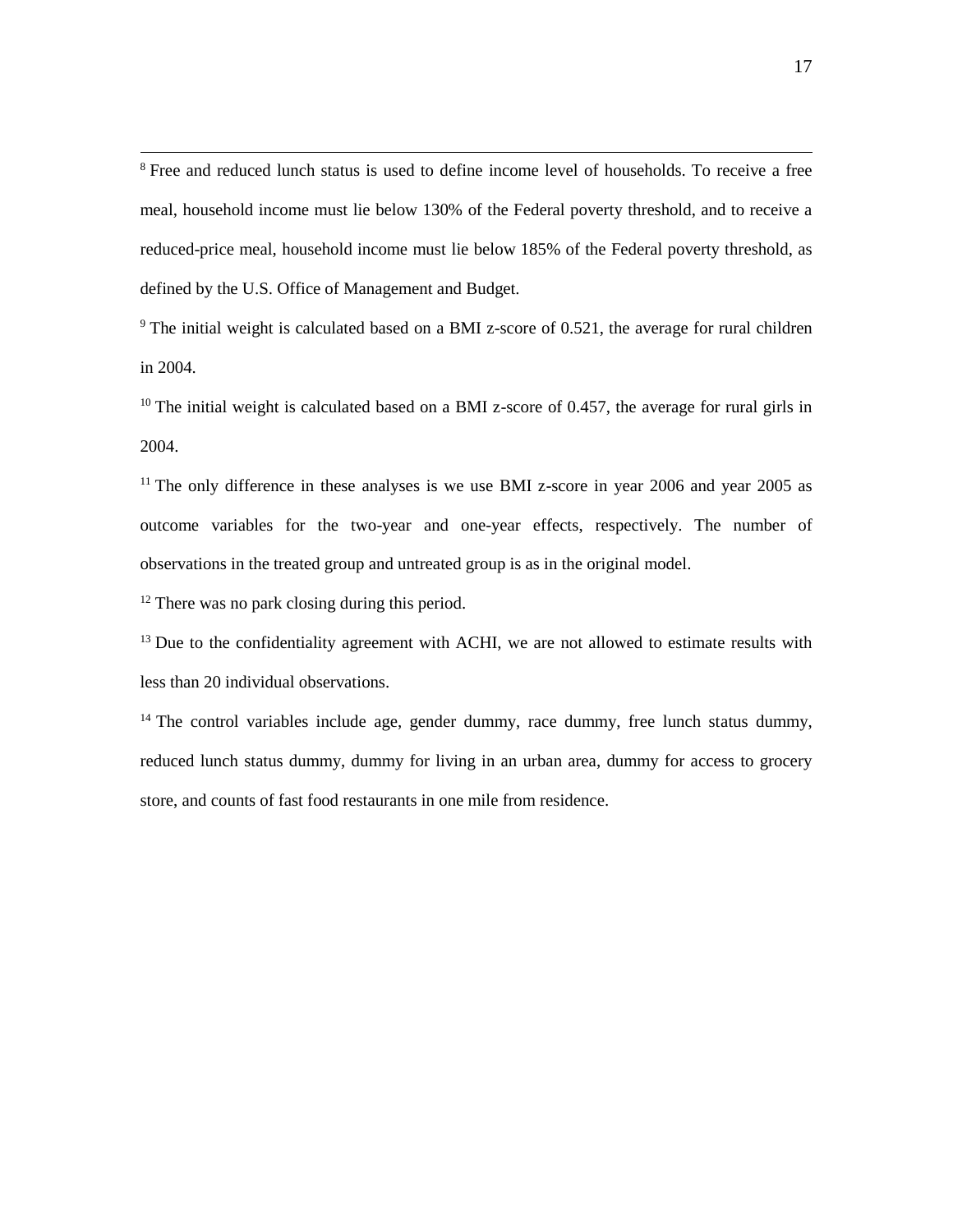#### **References**

- Abadie, A., and G.W. Imbens. 2011. "Bias corrected matching estimators for average treatment effects". *Journal of Business and Economic Statistics* 29(1):1–11.
- Anderson, P.M., K.F. Butcher, and P.B. Levine. 2003. "Maternal employment and overweight children". *Journal of Health Economics* 22(3): 477-504.
- Andersen, R.E., C.J. Crespo, S.J. Bartlett, L.J. Cheskin, and M. Pratt. 1998."Relationship of physical activity and television watching with body weight and level of fatness among children." *Journal of the American Medical Association,* 279(12): 938-942.
- Blanck, H.M., D. Allen, Z. Bashir, N. Gordon, A. Goodman, D. Merriam & C. Rutt. 2012. "Let's go to the park today: the role of parks in obesity prevention and improving the public's health." *Childhood Obesity*, *8*(5): 423-428.
- Caprio, S., S.R. Daniels, A.Drewnowski, F.R. Kaufman, L.A. Palinkas, A. L. Rosenbloom, and J. B. Schwimmer. 2008. "Influence of race, ethnicity, and culture on childhood obesity: implications for prevention and treatment a consensus statement of shaping America's health and the obesity society." *Diabetes care,* 31(11): 2211-2221.
- Casey, P.H., K. Szeto, S. Lensing, M. Bogle, and J. Weber. 2001. "Children in foodinsufficient, low-income families: prevalence, health, and nutrition status. " *Archives of Pediatrics & Adolescent Medicine* 155(4): 508-514.
- Center for Disease Control and Prevention. 2015. "*About BMI for children and teens.*" Available at:  $\overline{a}$  at:  $\overline{a}$  at:  $\overline{a}$  at:  $\overline{a}$  at:  $\overline{a}$  at: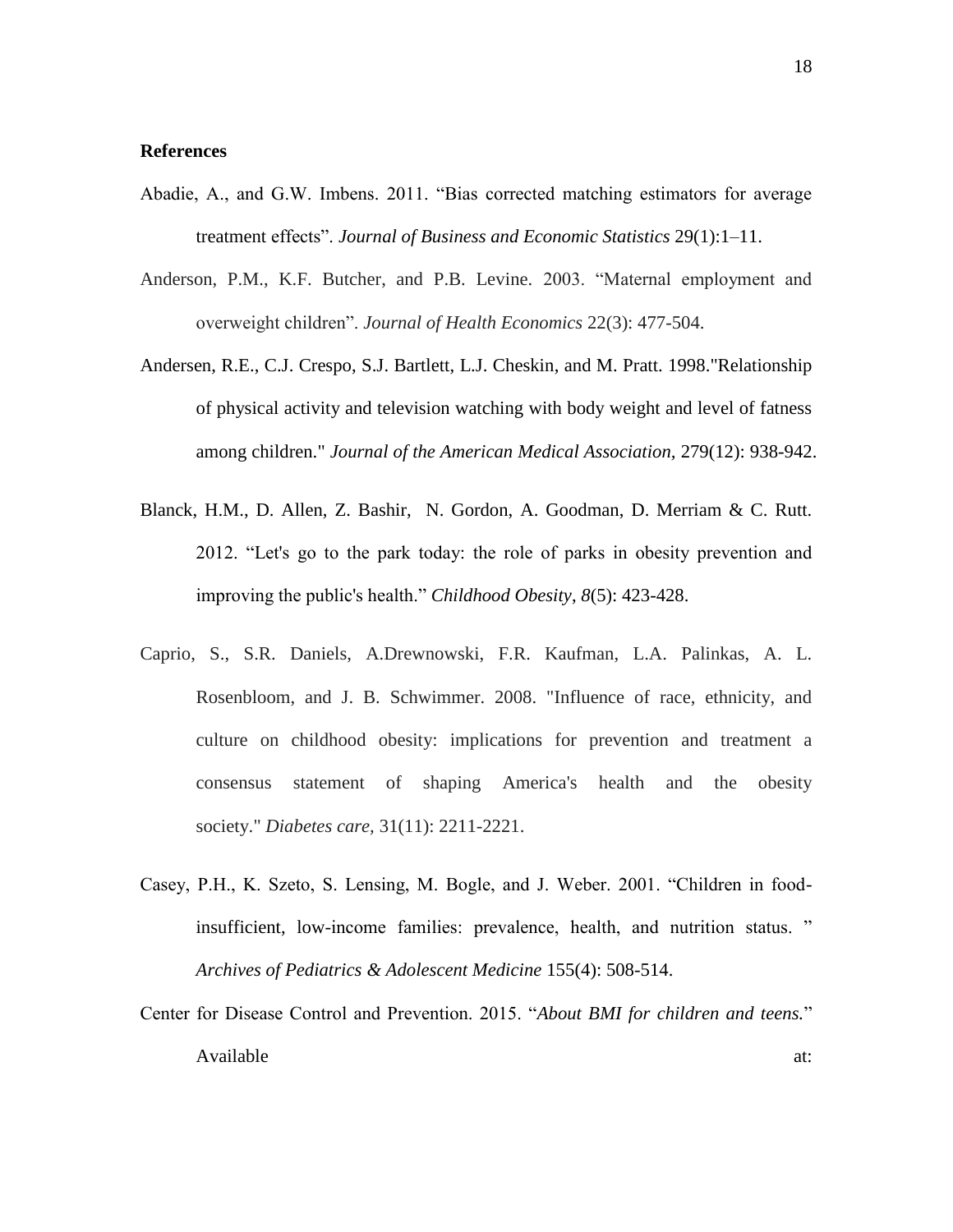[http://www.cdc.gov/healthyweight/assessing/bmi/childrens\\_bmi/about\\_childrens\\_bmi.ht](http://www.cdc.gov/healthyweight/assessing/bmi/childrens_bmi/about_childrens_bmi.html) [ml](http://www.cdc.gov/healthyweight/assessing/bmi/childrens_bmi/about_childrens_bmi.html)

- Chomitz, V.R., D.B. Aske, J.McDonald, H.Cabral, and K.A.Hacker. 2011."The role of recreational spaces in meeting physical activity recommendations among middle school students." *Journal of Physical Activity and Health,* 8(1): 8-16.
- Fan, M., and Y. Jin. 2014."Do neighborhood parks and playgrounds reduce childhood obesity?" *American Journal of Agricultural Economics,* 96(1): 26-42.
- Gomez, J. E., B. A. Johnson, , M. Selva, &J. F. Sallis. 2004. "Violent crime and outdoor physical activity among inner-city youth" *Preventive medicine*, *39*(5): 876-881.
- Guo, S. S., and W. C. Chumlea. 1999. "Tracking of body mass index in children in relation to overweight in adulthood. "*The American Journal of Clinical Nutrition*, 70(1): 145-148.
- Haywood, K.M. 1991. "The Role of Physical Education in the Development of Active Lifestyles." *Research Quarterly for Exercise and Sport* 62:151–156.
- Justus, M.B., K.W. Ryan, J. Rockenbach, C. Katterapalli, and P. Card-Higginson. 2007. "Lessons learned while implementing a legislated school policy: body mass index assessments among Arkansas's public school students." *Journal of School Health*  77(10): 706-713.
- Kelley, G.A., K. S. Kelley, & R. R. Pate. 2014. "Effects of exercise on BMI z-score in overweight and obese children and adolescents: a systematic review with metaanalysis." *BMC pediatrics*, 14(1): 225.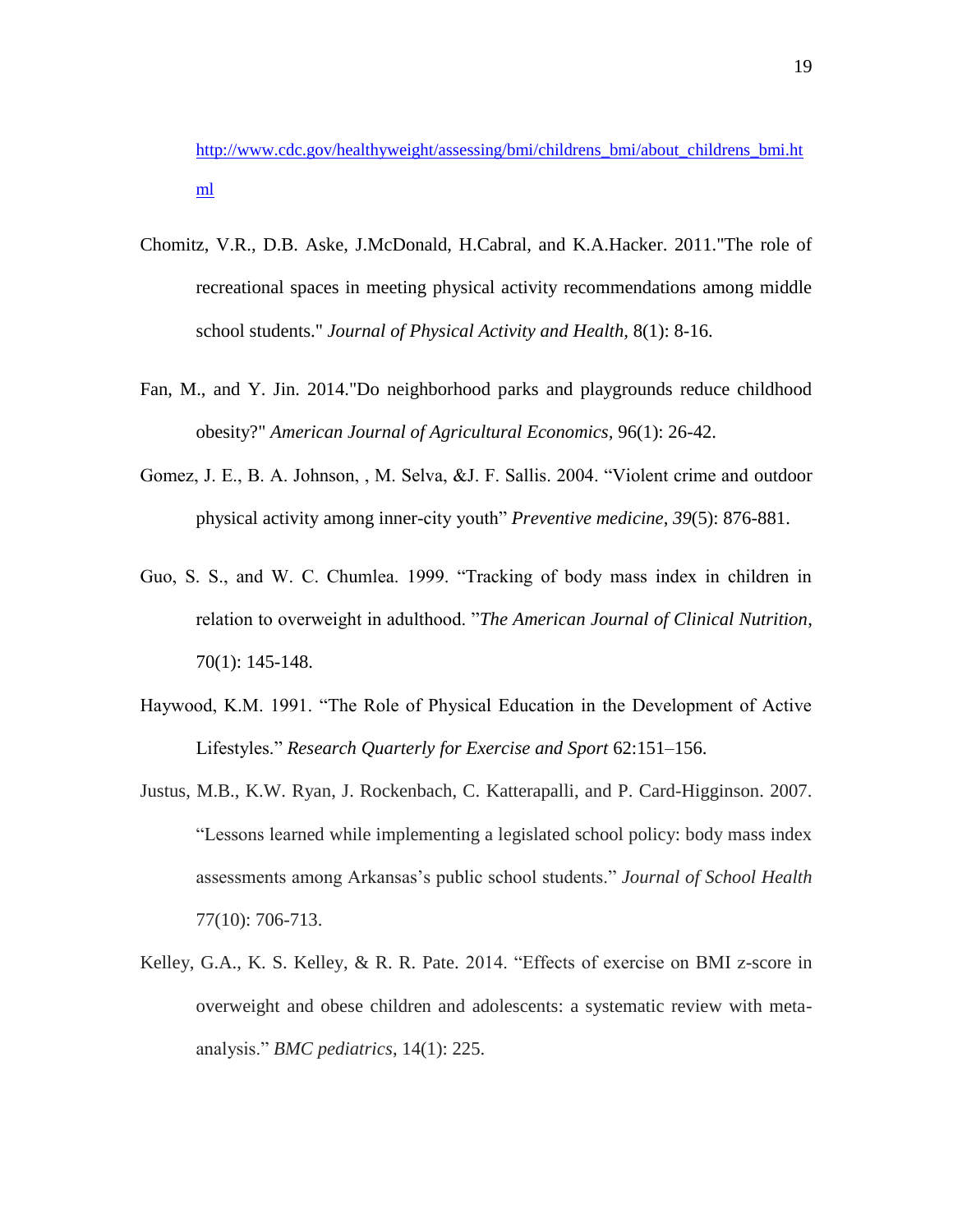- Moore, J.B., S.B. Jilcott, K.A. Shores, K.R. Evenson, R.C. Brownson, and L. F. Novick. 2010."A qualitative examination of perceived barriers and facilitators of physical activity for urban and rural youth." *Health Education Research* 25(2): 355-367.
- National Conference of State Legislatures. 2015. Childhood Overweight and Obesity Trend. Available at: [http://www.ncsl.org/research/health/childhood-obesity](http://www.ncsl.org/research/health/childhood-obesity-trends-state-rates.aspx)[trends-state-rates.aspx](http://www.ncsl.org/research/health/childhood-obesity-trends-state-rates.aspx)
- National Youth Risk Behavior Survey Overview (NYRBS). 2009. Available at [http://www.cashe.org/wp-content/uploads/2011/01/yrbs.sum\\_.2009.pdf](http://www.cashe.org/wp-content/uploads/2011/01/yrbs.sum_.2009.pdf)
- Nayga, R. M. 2000. "Schooling, health knowledge and obesity." *Applied Economics*  32(7): 815-822.
- Ogden, C.L., M.D. Carroll, B.K. Kit, and K.M. Flegal.2014. "Prevalence of childhood and adult obesity in the United States, 2011-2012." *The Journal of the American Medical Association*, 311(8): 806-814.
- Pate, R.R., K.A. Pfeiffer, S.G. Trost, P.Ziegler, and M.Dowda. 2004."Physical activity among children attending preschools." *Pediatrics*, 114 (5): 1258-1263.
- Potwarka, L. R., A.T. Kaczynski, and A.L. Flack. 2008."Places to play: association of park space and facilities with healthy weight status among children." *Journal of community health,* 33(5): 344-350.
- Singh, G.K., M. Siahpush, and M.D. Kogan. 2010a. "Neighborhood socioeconomic conditions, built environments, and childhood obesity." *Health Affairs,* 29(3): 503-512.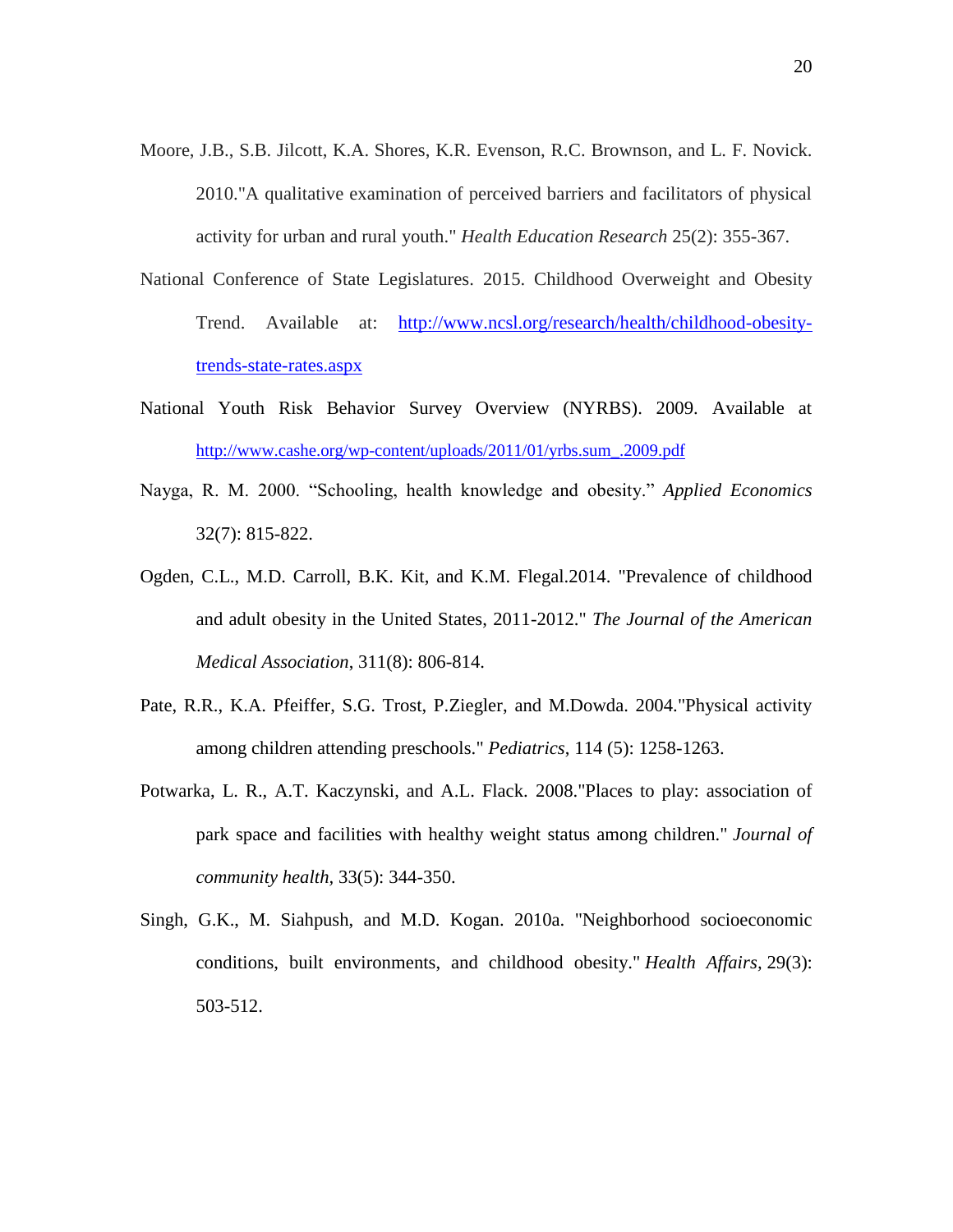- Singh, G.K., M. Siahpush, and M.D. Kogan. 2010b. "Rising social inequalities in US childhood obesity, 2003–2007." *Annals of Epidemiology* 20(1): 40-52.
- Taveras, E.M., M.W. Gillman, K.Kleinman, J.W. Rich-Edwards, and S. L. Rifas-Shiman. 2010."Racial/ethnic differences in early-life risk factors for childhood obesity." *Pediatrics* 125(4): 686-695.
- Troiano, R. P., D. Berrigan, K. W. Dodd, L. C. Masse, T. Tilert, and M. McDowell. 2008. "Physical activity in the United States measured by accelerometer". *Medicine and science in sports and exercise*, 40(1):181-188.
- Trost, S.G., L. M. Kerr, Dianne S. Ward, and R. R. Pate. 2001."Physical activity and determinants of physical activity in obese and non-obese children."*International journal of obesity,* 25 (6): 822-829.
- Trost, S.G., R.R. Pate, J.F. Sallis, P.S. Freedson, W.C. Taylor, M.Dowda, and J.Sirard. 2002. "Age and gender differences in objectively measured physical activity in youth." *Medicine and science in sports and exercise,* 34(2): 350-355.
- Trost, S.G., R.R. Pate, M.Dowda, R.Saunders, D.S. Ward, and G.Felton. 1996."Gender differences in physical activity and determinants of physical activity in rural fifth grade children." *Journal of School Health*, 66(3): 145-150.
- Veugelers, P., F. Sithole, S. Zhang, and N. Muhajarine. 2008." Neighborhood characteristics in relation to diet, physical activity and overweight of Canadian children." *International Journal of Pediatric Obesity.* 3(3):152–159.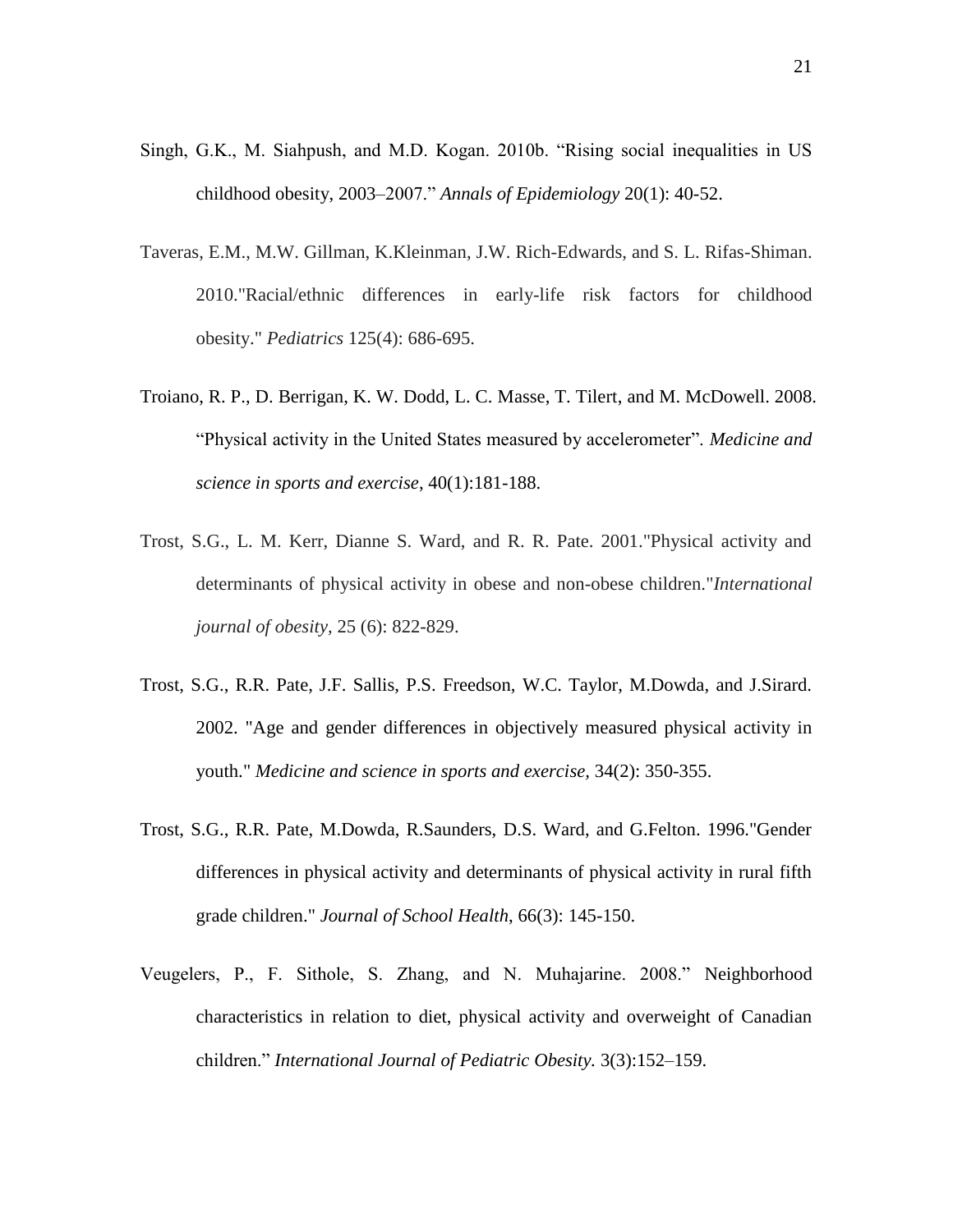- Wang, Y. 2001. "Cross-national comparison of childhood obesity: the epidemic and the relationship between obesity and socioeconomic status." *International Journal of Epidemiology* 30(5): 1129-1136.
- Wolch, J., M. Jerrett, K. Reynolds, R. McConnell, R. Chang, N.Dahmann &K. Berhane. 2011. "Childhood obesity and proximity to urban parks and recreational resources: A longitudinal cohort study." *Health & place*, *17*(1): 207-214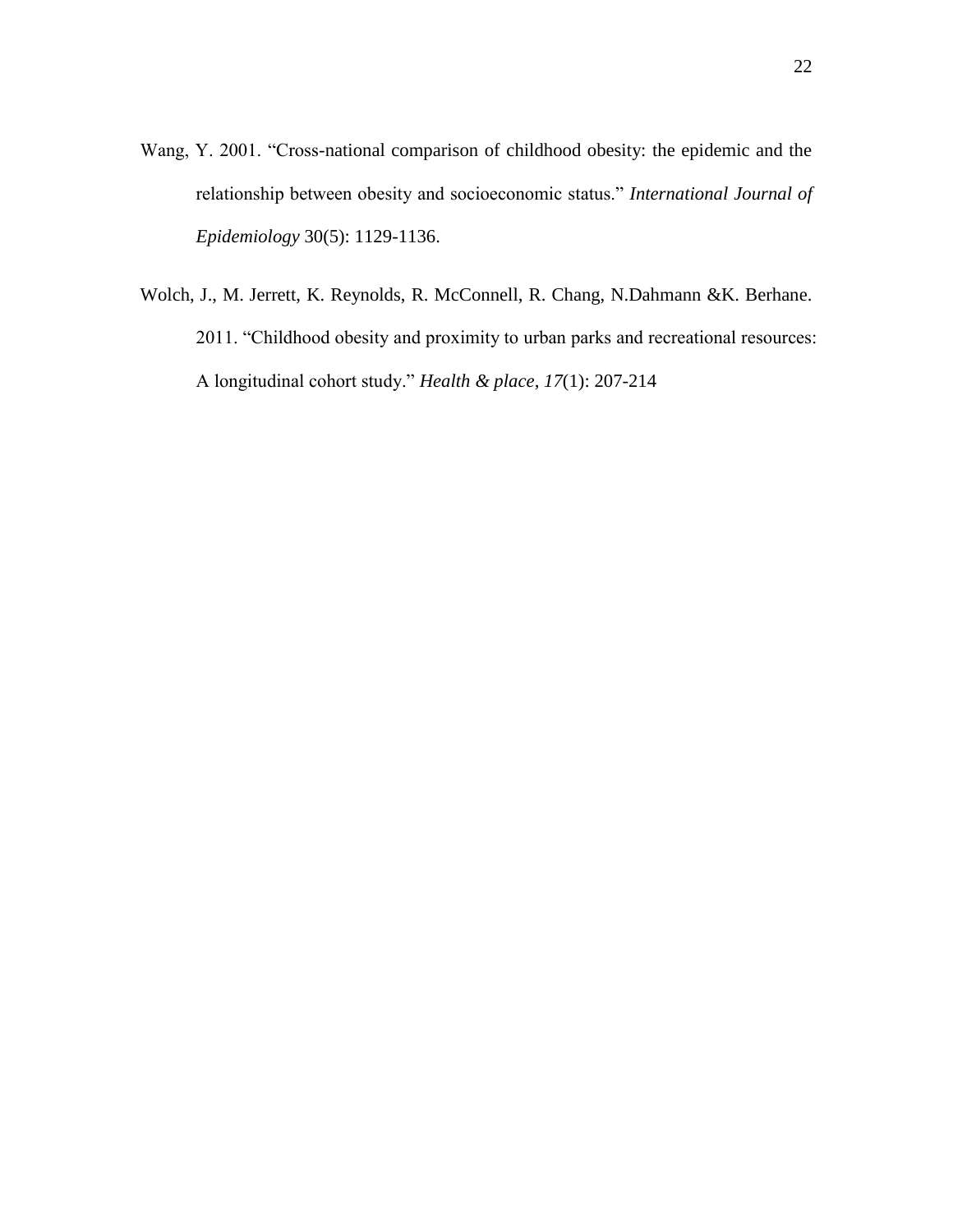

## **Figure 1. Parks map of northwestern Arkansas in 2007**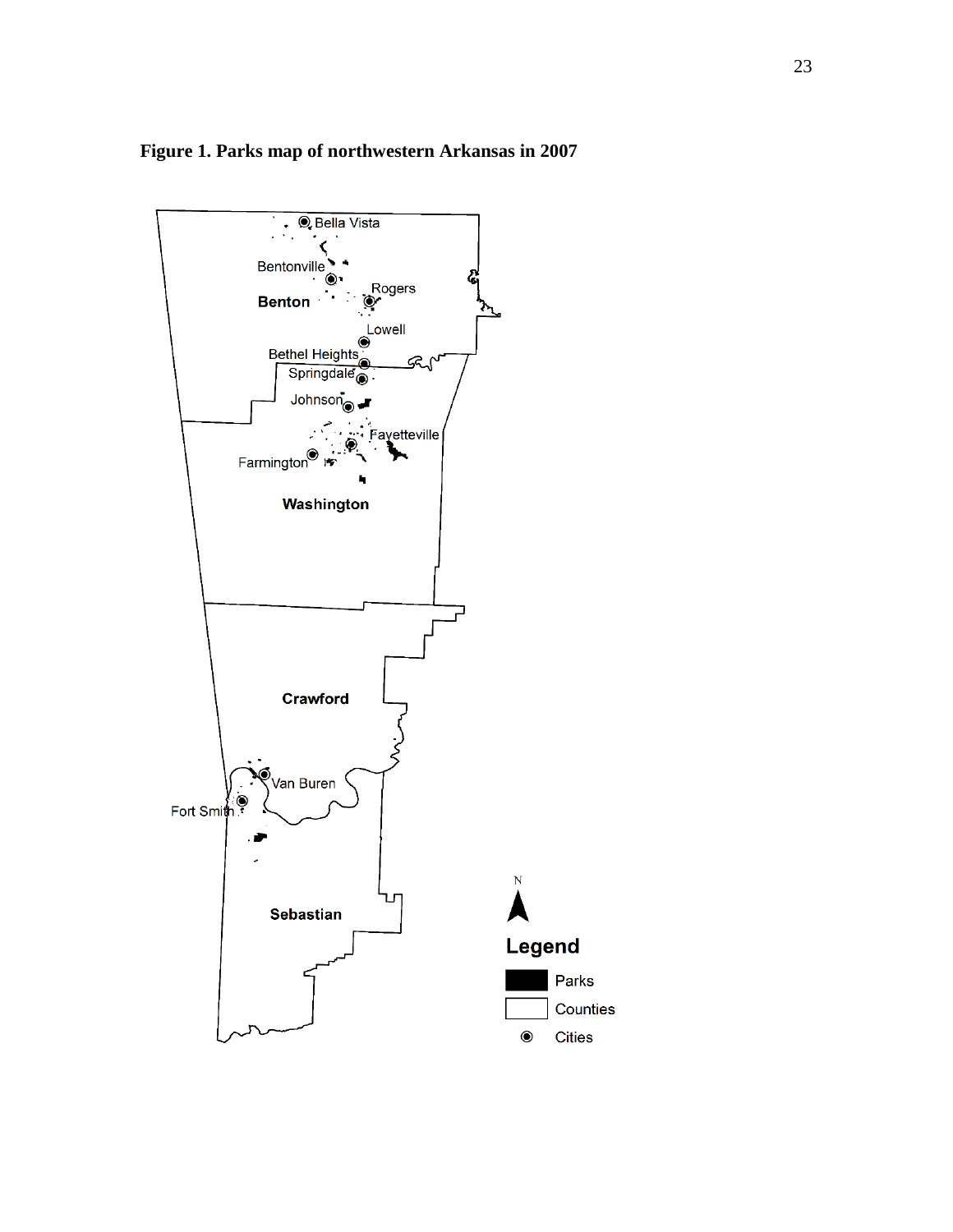| <b>Variables</b>           | <b>Description</b>                                                                    | Mean             |                  |                 |                  |
|----------------------------|---------------------------------------------------------------------------------------|------------------|------------------|-----------------|------------------|
|                            |                                                                                       | Urban            |                  | <b>Rural</b>    |                  |
|                            |                                                                                       | Male             | Female           | Male            | Female           |
| <b>Outcome Variables</b>   |                                                                                       |                  |                  |                 |                  |
| <b>BMI</b> z-score         | Individuals' BMI z-score in 2007                                                      | 0.644<br>(1.026) | 0.486<br>(0.962) | 0.578<br>(1.03) | 0.456<br>(0.955) |
| <b>Treatment Variables</b> |                                                                                       |                  |                  |                 |                  |
| Park Half                  | If the distance between individual's residence and nearest park is less or equal to   | 0.114            | 0.122            | 0.002           | 0.004            |
|                            | 0.5 miles, then $=1$ , 0 otherwise                                                    | (0.363)          | (0.366)          | (0.045)         | (0.063)          |
| Park Three                 | If the distance between individual's residence and nearest park is less or equal to 3 | 0.816            | 0.823            | 0.130           | 0.126            |
|                            | miles, then $=1$ , 0 otherwise                                                        | (0.387)          | (0.381)          | (0.332)         | (0.331)          |
| <b>Control Variables</b>   |                                                                                       |                  |                  |                 |                  |
| Age*                       | Age of student                                                                        | 9.60             | 9.36             | 9.92            | 9.70             |
|                            |                                                                                       | (2.80)           | (2.75)           | (2.83)          | (2.81)           |
| White*                     | Binary indicator (if individual is White then $=1$ , 0 otherwise)                     | 0.696            | 0.681            | 0.914           | 0.917            |
|                            |                                                                                       | (0.459)          | (0.465)          | (0.279)         | (0.274)          |
| Black*                     | Binary indicator (if individual is African American then $=1, 0$ otherwise)           | 0.033            | 0.039            | 0.005           | 0.004            |
|                            |                                                                                       | (0.180)          | (0.194)          | (0.067)         | (0.060)          |
| Hispanic*                  | Binary indicator (if individual is Hispanic then $=1$ , 0 otherwise)                  | 0.219            | 0.229            | 0.051           | 0.049            |
|                            |                                                                                       | (0.414)          | (0.420)          | (0.220)         | (0.217)          |
| Free or Reduced*           | Binary indicator (if individual always participated in free and reduced lunch from    | 0.302            | 0.322            | 0.185           | 0.195            |
|                            | 2004-2007 then =1, 0 otherwise)                                                       | (0.459)          | (0.467)          | (0.388)         | (0.396)          |
| Under Weight*              | Binary indicator (if individual weight status is underweight in 2004 then $=1, 0$     | 0.014            | 0.016            | 0.020           | 0.013            |
|                            | otherwise)                                                                            | (0.120)          | (0.123)          | (0.138)         | (0.115)          |
| Normal Weight*             | Binary indicator (if individual weight status is normal in $2004$ then =1, 0          | 0.628            | 0.692            | 0.652           | 0.715            |
|                            | otherwise)                                                                            | (0.483)          | (0.461)          | (0.476)         | (0.451)          |
| Overweight*                | Binary indicator (if individual weight status is overweight in 2004 then $=1$ , 0     | 0.170            | 0.165            | 0.154           | 0.147            |
|                            | otherwise)                                                                            | (0.376)          | (0.371)          | (0.361)         | (0.354)          |
| Single Mother Prop         | Proportion of families that have children under 18 with female householder with       | 0.203            | 0.207            | 0.144           | 0.149            |
|                            | no husband present                                                                    | (0.167)          | (0.173)          | (0.119)         | (0.122)          |
| High School Prop           | Proportion of population with high school degree                                      | 0.292            | 0.291            | 0.352           | 0.350            |
|                            |                                                                                       | (0.093)          | (0.091)          | (0.078)         | (0.078)          |
| Some College Prop          | Proportion of population with some college or an associate's degree                   | 0.271            | 0.268            | 0.278           | 0.282            |
|                            |                                                                                       | (0.085)          | (0.087)          | (0.071)         | (0.078)          |
| College Plus Prop          | Proportion of population with college and post-graduate degrees                       | 0.231            | 0.227            | 0.200           | 0.198            |
|                            |                                                                                       | (0.156)          | (0.155)          | (0.114)         | (0.116)          |
| Below Pov Prop.            | Proportion of population below the poverty level                                      | 0.155            | 0.161            | 0.105           | 0.107            |
|                            |                                                                                       | (0.119)          | (0.126)          | (0.080)         | (0.083)          |
| No Vehicle Prop            | Proportion of families with no vehicle availability                                   | 0.053            | 0.054            | 0.029           | 0.029            |
|                            |                                                                                       | (0.057)          | (0.058)          | (0.029)         | (0.030)          |
| <b>Observations</b>        |                                                                                       | 6,681            | 5,733            | 2,578           | 2,227            |

### **Table 1. Description and Descriptive Statistics of Variables in the Study (N=17,219)**

Note: Standard errors appear in parenthesis.

\*: Variables included in exact matching list.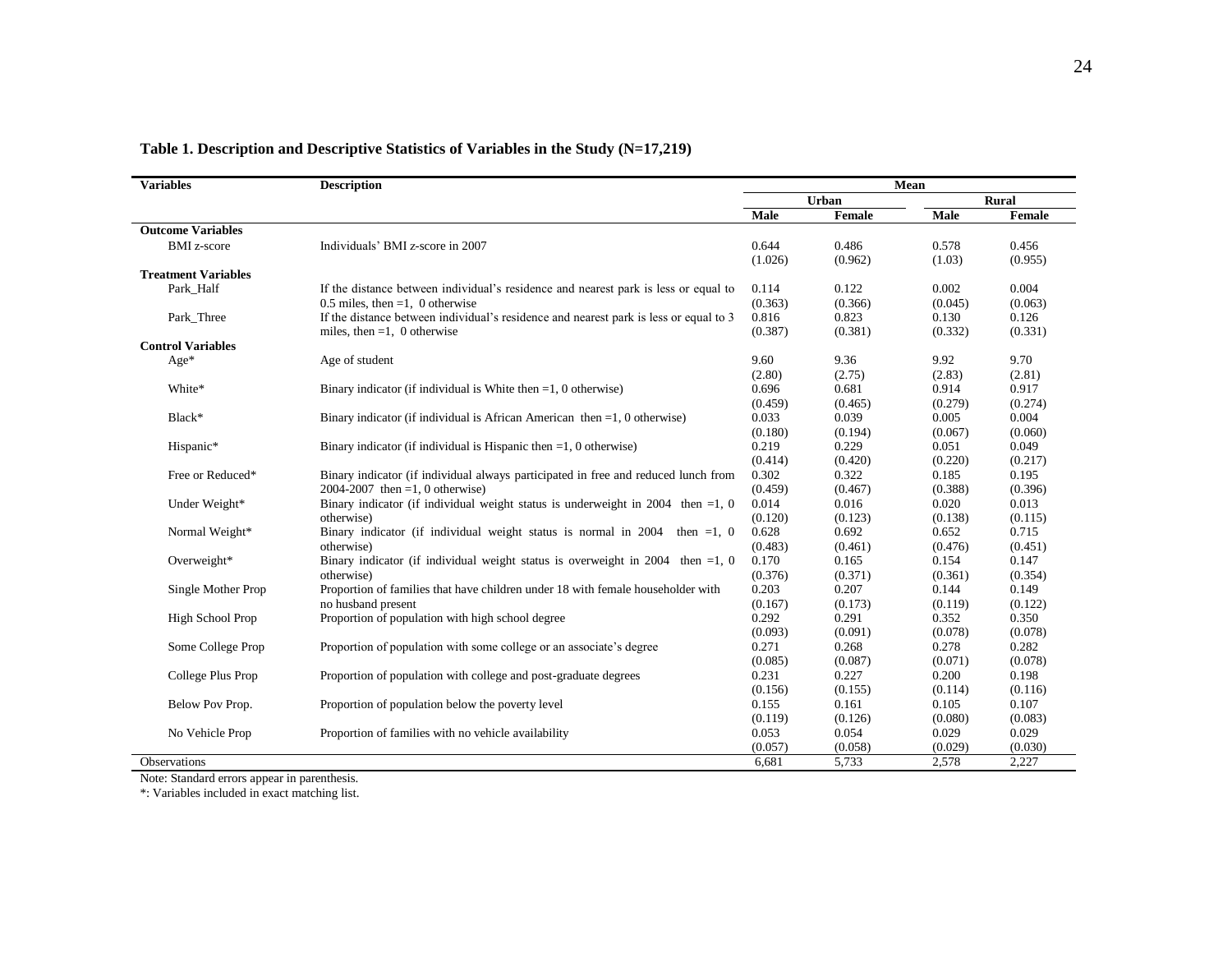|                    |                   | <b>Differences</b> |             |              |                |                |              |
|--------------------|-------------------|--------------------|-------------|--------------|----------------|----------------|--------------|
| <b>Variables</b>   |                   | Urban              |             | <b>Rural</b> |                |                |              |
|                    |                   | All                | Male        | Female       | All            | Male           | Female       |
| Age                | Unmatched         | $-0.066$           | $-0.176$    | 0.02         | $-0.055$       | $-0.118$       | 0.031        |
|                    | Matched           | 0.016              | 0.010       | 0.011        | $-0.034$       | $-0.001$       | 0.039        |
| White              | Unmatched         | $-0.017$           | $-0.042$    | 0.011        | $0.059***$     | $0.056***$     | $0.063***$   |
|                    | Matched           | $-0.005$           | $-0.004$    | $-0.009$     | $-0.001$       | $-0.0004$      | $-0.001$     |
| <b>Black</b>       | Unmatched         | $-0.016***$        | 0.0003      | $-0.022***$  | 0.004          | 0.004          | 0.003        |
|                    | Matched           | $\Omega$           | $\Omega$    | $\Omega$     | $\Omega$       | $\Omega$       | 0.003        |
| Hispanic           | Unmatched         | $-0.034**$         | 0.029       | $0.039*$     | $-0.078***$    | $-0.080***$    | $-0.07***$   |
|                    | Matched           | 0.001              | 0.001       | 0.001        | $\overline{0}$ | $\overline{0}$ | $\mathbf{0}$ |
| Free and Reduced   | Unmatched         | $-0.012$           | $-0.024$    | $-0.002$     | $0.047***$     | $0.044*$       | $0.051*$     |
|                    | Matched           | 0.001              | 0.001       | 0.002        | $-0.001$       | 0.003          | $-0.004$     |
| Underweight        | Unmatched         | $-0.010**$         | 0.002       | $-0.021***$  | $-0.003$       | $-0.004$       | $-0.001$     |
|                    | Matched           | 0.0003             | $\Omega$    | 0.0003       | $\Omega$       | $\Omega$       | $\Omega$     |
| Normal Weight      | Unmatched         | 0.027              | 0.032       | 0.023        | $-0.046**$     | $-0.056*$      | $-0.036$     |
|                    | Matched           | $-0.002$           | $-0.002$    | $-0.004$     | $-0.001$       | $-0.007$       | 0.001        |
| Overweight         | Unmatched         | $-0.013$           | $-0.030$    | 0.001        | 0.024          | 0.0003         | $0.054**$    |
|                    | Matched           | $\Omega$           | $\Omega$    | 0.001        | 0.0002         | $-0.001$       | $\Omega$     |
| Single Mother Prop | Unmatched         | $-0.044***$        | $-0.051***$ | $-0.039***$  | $0.053***$     | $0.051***$     | $0.057***$   |
|                    | Matched           | $-0.016*$          | $-0.001$    | $-0.035*$    | $0.039*$       | $-0.030*$      | $0.049*$     |
| High School Prop   | Unmatched         | $0.023***$         | $0.015***$  | $0.030***$   | $0.052***$     | $0.060***$     | $0.043***$   |
|                    | Matched           | 0.004              | 0.009       | 0.013        | 0.025          | 0.031          | $0.018*$     |
| Some College Prop  | Unmatched         | 0.003              | 0.001       | 0.002        | $0.025***$     | $0.018***$     | $0.033***$   |
|                    | Matched           | $-0.002$           | 0.0002      | $-0.004$     | 0.022          | $-0.021$       | $-0.023*$    |
| College Plus Prop  | Unmatched         | $-0.064***$        | $-0.054***$ | $-0.073***$  | $-0.105***$    | $-0.114***$    | $-0.095***$  |
|                    | Matched           | $-0.032$           | $-0.048*$   | $-0.018$     | $-0.073$       | $-0.079$       | $-0.065*$    |
| Below Pov. Prop    | Unmatched         | 0.003              | $-0.044*$   | 0.003        | $0.019***$     | $0.024***$     | $0.011**$    |
|                    | Matched           | 0.005              | 0.007       | $-0.002$     | $0.013*$       | $-0.014*$      | $-0.010*$    |
| No Vehicle Prop.   | Unmatched         | $-0.007***$        | $-0.006**$  | $-0.007$ *** | $0.004***$     | $0.005***$     | $0.004**$    |
|                    | Matched           | 0.0002             | 0.001       | $-0.002$     | $0.001*$       | $-0.002*$      | $-0.0001$    |
| Observations       | Treated $(N_T)$   | 1,468              | 768         | 700          | 617            | 336            | 281          |
|                    | Untreated $(N_u)$ | 10,946             | 5,913       | 5,033        | 4,188          | 2,242          | 1,946        |

**Table 2. Balance Test of Matching Covariates**

Note: \*,\*\*,\*\*\*denote significance at the 0.1, 0.05, 0.01 level, respectively. The treatment variable for urban children is whether they have park exposure in a half mile around their residence. The treatment variable for rural children is whether they have park exposure in three miles around their residence. *NT* and *N<sup>u</sup>* are number of individuals in treated group and untreated group, respectively. Mean differences of each matching covariate between those in the untreated group and those in the treated group. We used proportion test for binary variables and t-test for continuous variables.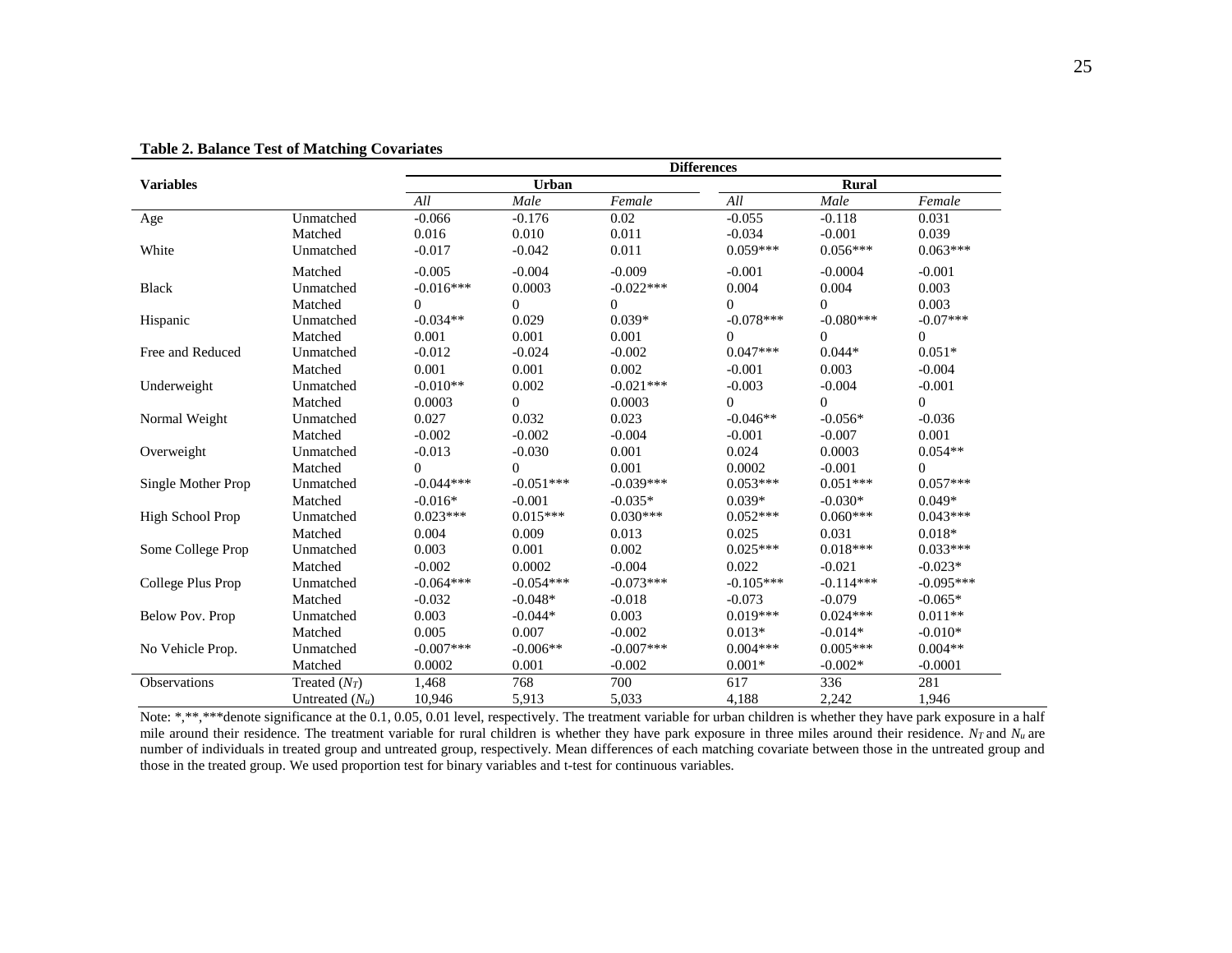|                                                | <b>Urban (A Half Mile)</b> |             |               | <b>Rural (Three Miles)</b> |             |               |
|------------------------------------------------|----------------------------|-------------|---------------|----------------------------|-------------|---------------|
|                                                | All                        | <b>Male</b> | <b>Female</b> | All                        | <b>Male</b> | <b>Female</b> |
| Three-Year Effect <sup>a</sup>                 | $-0.033$                   | $-0.054$    | $-0.014$      | $-0.167***$                | $-0.0001$   | $-0.295***$   |
|                                                | (0.032)                    | (0.047)     | (0.044)       | (0.050)                    | (0.069)     | (0.076)       |
| Two-Year Effect                                | 0.040                      | $-0.061$    | $-0.017$      | $-0.061$                   | $-0.081$    | $-0.078$      |
|                                                | (0.031)                    | (0.045)     | (0.042)       | (0.045)                    | (0.065)     | (0.065)       |
| One-Year Effect                                | $-0.046$                   | $-0.043$    | $-0.049$      | $-0.051$                   | $-0.020$    | $-0.088$      |
|                                                | (0.028)                    | (0.040)     | (0.041)       | (0.042)                    | (0.060)     | (0.062)       |
| Three-Year Effect within 15 miles <sup>b</sup> |                            |             |               | $-0.178***$                | $-0.043$    | $-0.40***$    |
|                                                |                            |             |               | (0.057)                    | (0.074)     | (0.097)       |
| <b>Observations</b>                            |                            |             |               |                            |             |               |
| Treated $(N_T)$                                | 1,468                      | 768         | 700           | 617                        | 336         | 281           |
| Untreated $(N_u)$                              | 10,946                     | 5,913       | 5,033         | 4,188                      | 2,242       | 1,946         |

**Table 3. Average Treatment Effect on Untreated Group (ATU) of the Neighborhood Parks on Children's BMIs** 

Note: The treatment variable for urban children is whether they have park exposure in a half mile around their residence. The treatment variable for rural children is whether they have park exposure in three miles around their residence.  $N_T$  and Nu are number of individuals in treated group and untreated group, respectively. ATU is defined as the estimates of average treatment effect on untreated. Standard errors appear in parenthesis. \*\*\*denote significance at the 0.01 level.

a. 3 years effect, 2 years effect and 1 year effect use outcome variables (BMI z-score) for year 2007, 2006 and 2005 respectively.

b. The estimate drops the observations which lived more than 15 miles away with a park for rural children.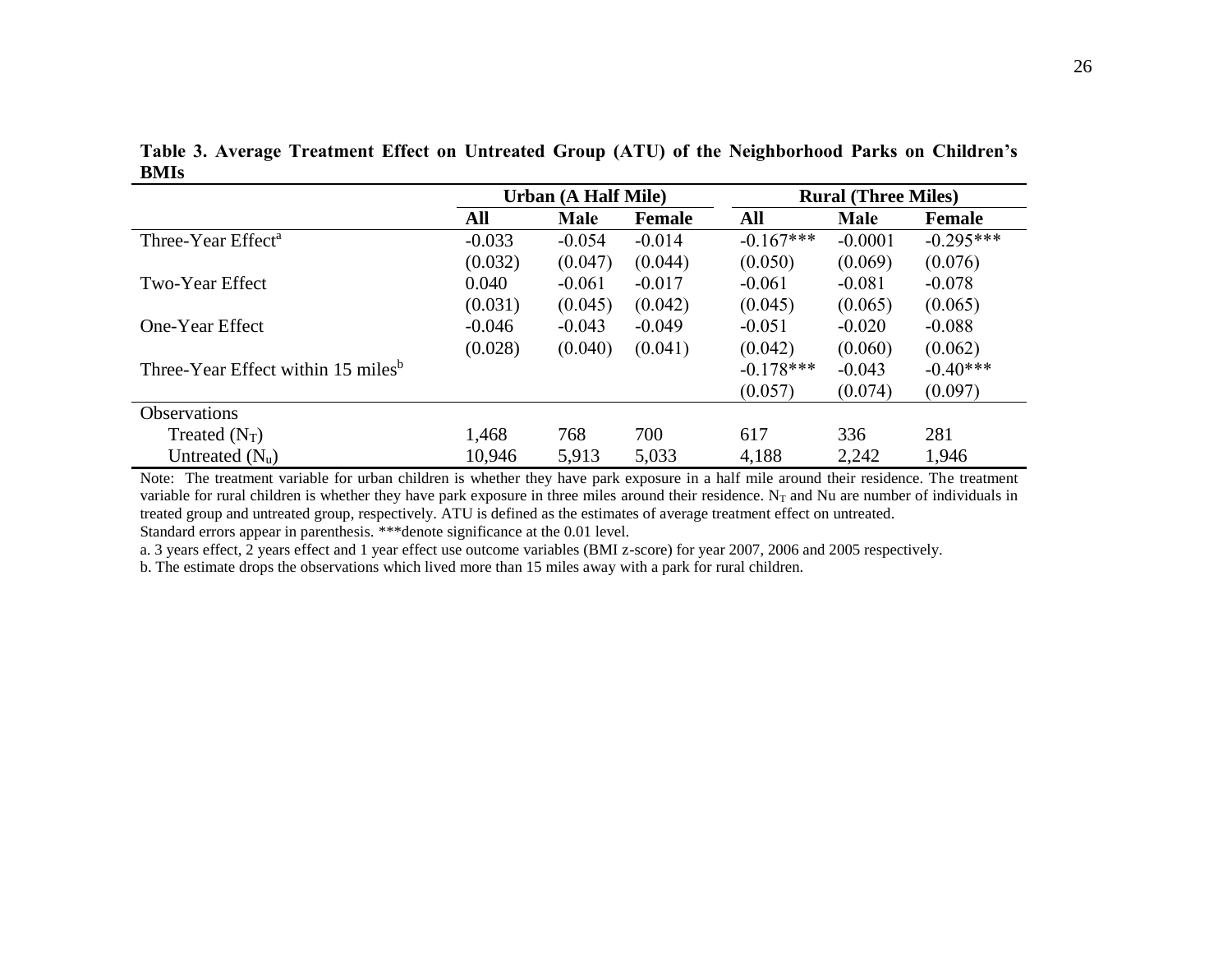| o                   |          | Urban (A Half Mile) | Rural (Three Miles) |            |  |
|---------------------|----------|---------------------|---------------------|------------|--|
|                     | Male     | Female              | Male                | Female     |  |
| Age 5-9 years old   |          |                     |                     |            |  |
| Three-Year Effect   | $-0.033$ | $-0.072$            | $-0.121$            | $-0.278**$ |  |
|                     | (0.066)  | (0.065)             | (0.119)             | (0.132)    |  |
| Observations        |          |                     |                     |            |  |
| $Treated(N_T)$      | 382      | 376                 | 156                 | 131        |  |
| Untreated $(N_u)$   | 2,981    | 2,706               | 1,025               | 967        |  |
|                     |          |                     |                     |            |  |
| Age 10-16 years old |          |                     |                     |            |  |
| Three-Year Effect   | $-0.099$ | 0.051               | $-0.119$            | $-0.141$   |  |
|                     | (0.068)  | (0.057)             | (0.089)             | (0.095)    |  |
| <b>Observations</b> |          |                     |                     |            |  |
| $Treated(N_T)$      | 386      | 324                 | 180                 | 150        |  |
| Untreated $(N_u)$   | 2,932    | 2,327               | 1,217               | 979        |  |

**Table 4. Average Treatment Effect on Untreated Group of the Neighborhood Parks on Children's BMIs for Age Subgroups**

Note: Standard errors appear in parenthesis.

\*\*\* denote significance at the  $0.01$  level. N<sub>T</sub> and Nu are number of individuals in treated group and untreated group, respectively.